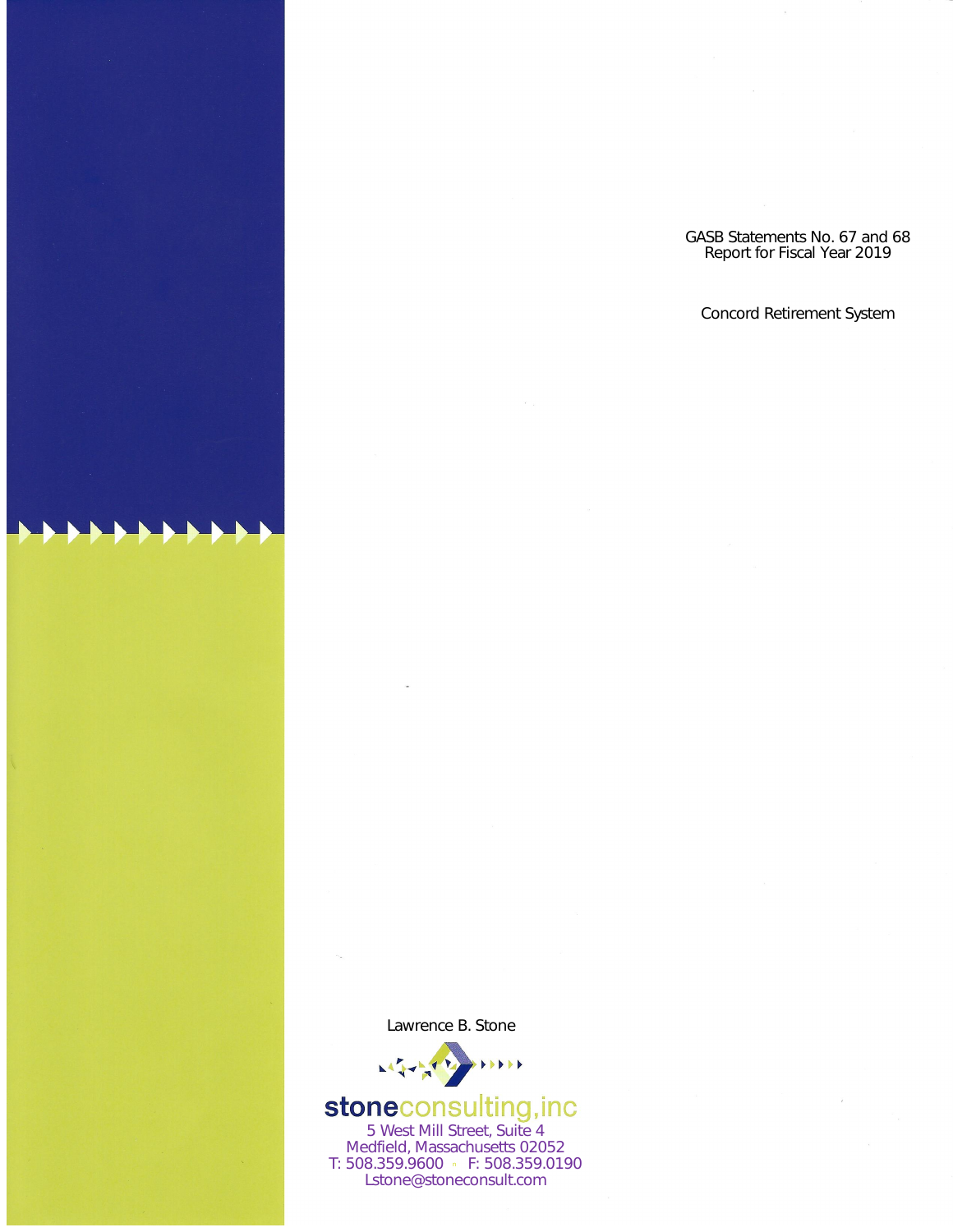# TABLE OF CONTENTS

# Actuarial Certification

| Deferred Outflows of Resources and Deferred Inflows of Resources Related to Pensions7          |
|------------------------------------------------------------------------------------------------|
|                                                                                                |
|                                                                                                |
|                                                                                                |
| Increase / (Decrease) in Pension Expense Arising from the Recognition of Gains and Losses  11  |
|                                                                                                |
| Schedule of Changes in Concord Retirement System's Net Pension Liability and Related Ratios 13 |
|                                                                                                |
|                                                                                                |
|                                                                                                |



PAGE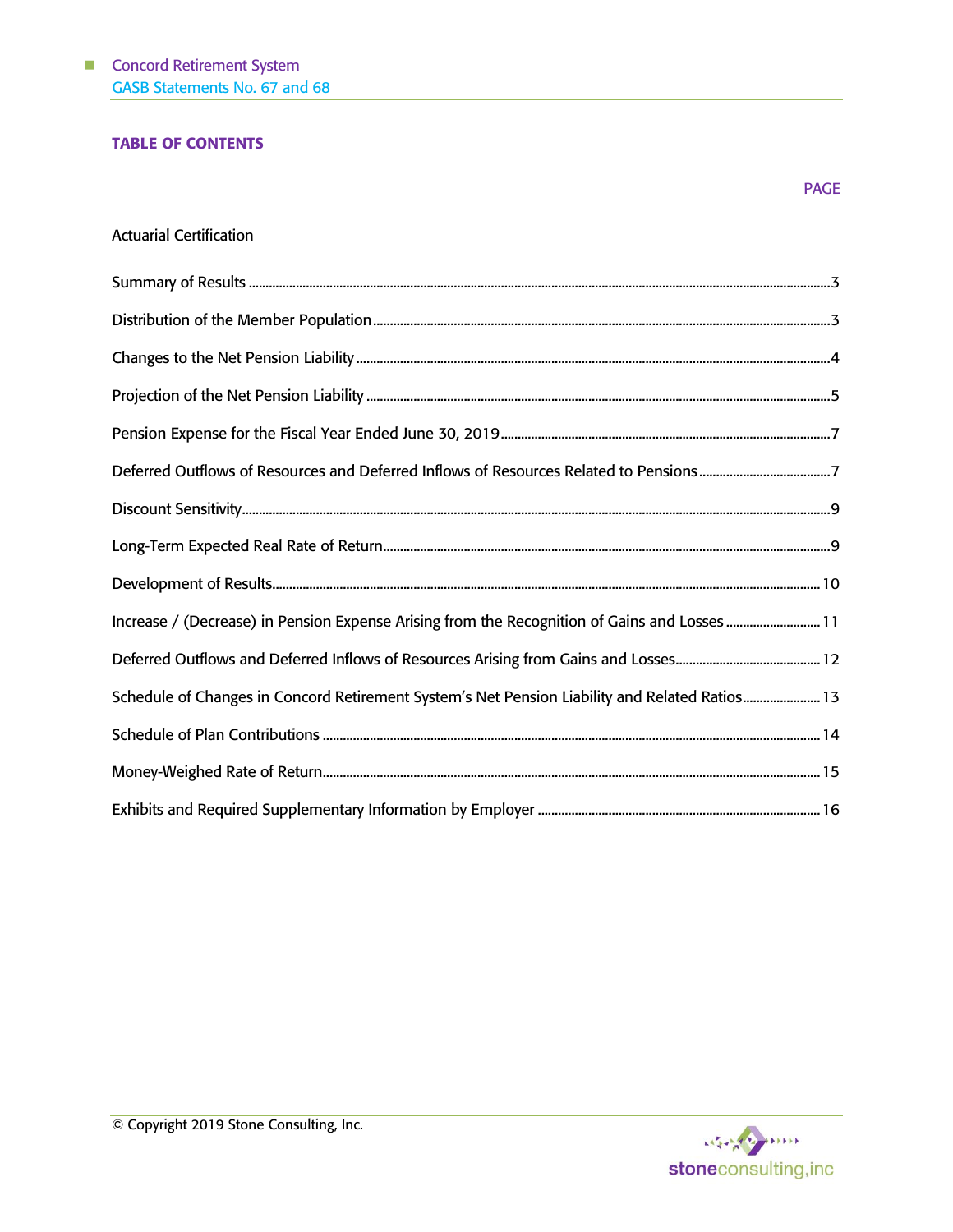June 27, 2019

Concord Retirement Board 55 Church Street West Concord, MA 01742

To the Concord Retirement Board:

For the purpose of satisfying the requirements of the Government Accounting Standards Board (GASB) Statements No. 67 and 68, Stone Consulting, Inc. has prepared a set of illustrative tables and other Required Supplementary Information (RSI) based on the January 1, 2018 actuarial valuation of the Concord Retirement System performed by Stone Consulting, Inc.

The valuation and this report were prepared using generally accepted actuarial principles and practices and meet the parameters set by the Governmental Accounting Standards Board (GASB).

To the best of our knowledge, this report is complete and accurate, and the assumptions used represent our best estimate of anticipated experience of the system. Stone Consulting, Inc. is completely independent of the Town of Concord and the Concord Retirement System. This includes any of its officers and key personnel. Neither we or anyone else closely associated with us has any relationship with the Town of Concord or the Concord Retirement System that would impair our independence, other than this or related assignments.

We are pleased to present these exhibits. If the Board has any questions on the content of this report, we would be glad to respond. Please note that this report is meant to be used in its entirety. Use of excerpts of this report may result in a misleading or inaccurate understanding of the results.

The undersigned is a consultant for Stone Consulting, Inc. and a member of the American Academy of Actuaries and meets the Qualification Standards of the American Academy of Actuaries to render the actuarial opinion contained herein.

> Respectfully submitted, STONE CONSULTING, INC. Actuaries for the Plan

J feurence " Lure

Lawrence B. Stone Member, American Academy of Actuaries

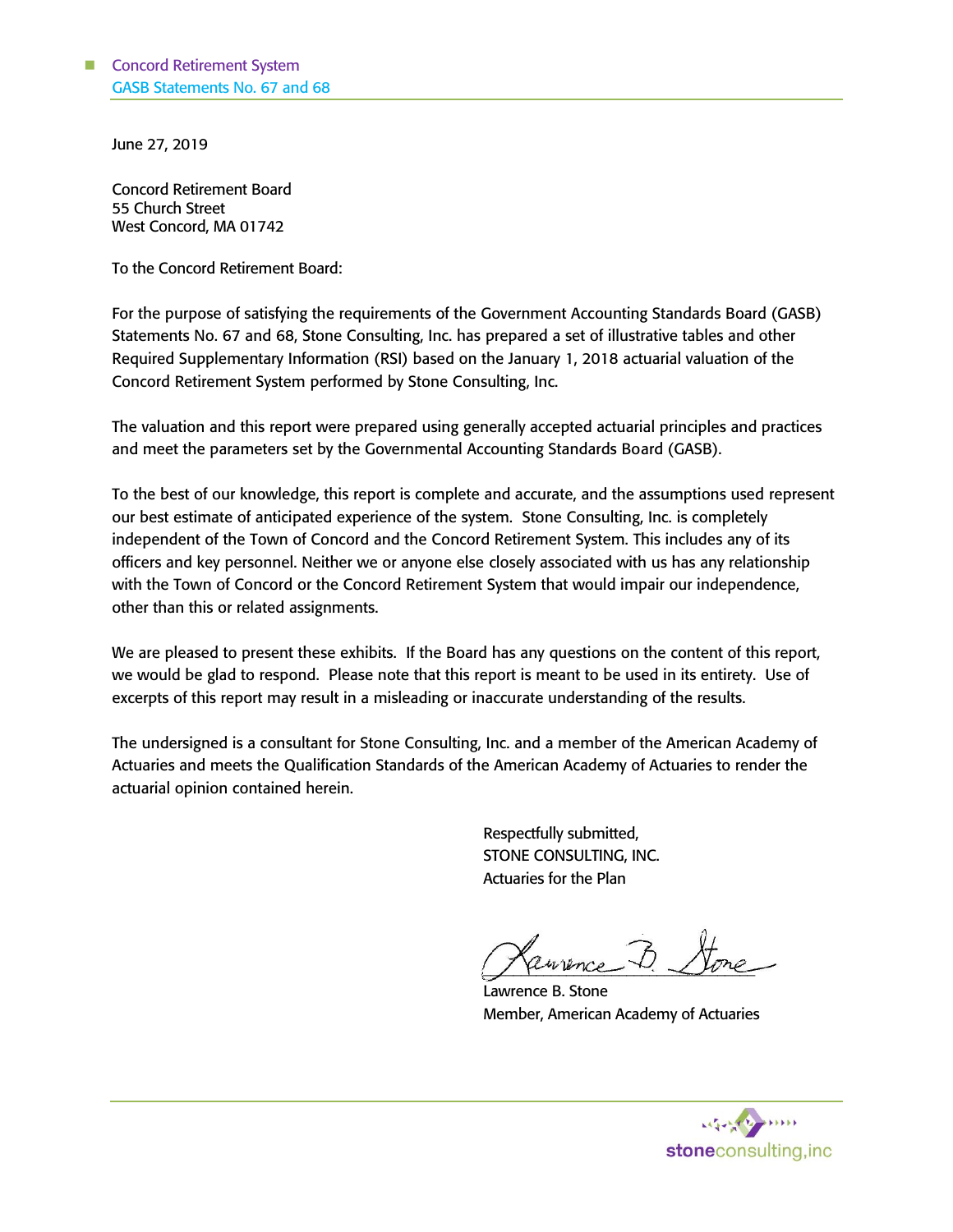# Summary of Results

This report has been prepared for the purpose of satisfying the requirements of GASB Statements No. 67 and 68. For GASB 67 the results are as of a valuation date of January 1, 2018 and a reporting date of December 31, 2018. For GASB 68 the results are as of a valuation date of January 1, 2018, a measurement date of December 31, 2018 and a reporting date of June 30, 2019.

The methods, assumptions, and plan provisions used to prepare these exhibits are consistent with those used in the funding valuation, and are outlined in the January 1, 2018 funding valuation report unless otherwise stated in this report.

Highlights of the results for the Concord Retirement System as of December 31, 2018 are as follows:

| <b>Total Pension Liability (TPL)</b>        | \$ | 195,749,569 |
|---------------------------------------------|----|-------------|
| <b>Plan Fiduciary Net Position (FNP)</b>    |    | 159,228,802 |
| System's Net Pension Liability (NPL)        | \$ | 36,520,767  |
| Plan FNP as a percentage of the TPL         |    | 81.3%       |
| <b>Covered Payroll</b>                      | \$ | 33,797,085  |
| Plan NPL as a percentage of Covered Payroll |    | 108.1%      |
| <b>Pension Expense</b>                      | S  | 7,594,587   |

NOTE: Totals in this report may not sum due to rounding

The TPL, FNP, and NPL are all developed and discussed on the following two pages, followed by the pension expense and deferrals.

## Distribution of the Member Population

As of January 1, 2018, the following employees were covered by the benefits terms:

| Inactive employees or beneficiaries currently receiving benefits | 300 |
|------------------------------------------------------------------|-----|
| Inactive employees entitled to a return of contributions         | 157 |
| Active employees                                                 | 519 |
| TOTAL                                                            | 976 |

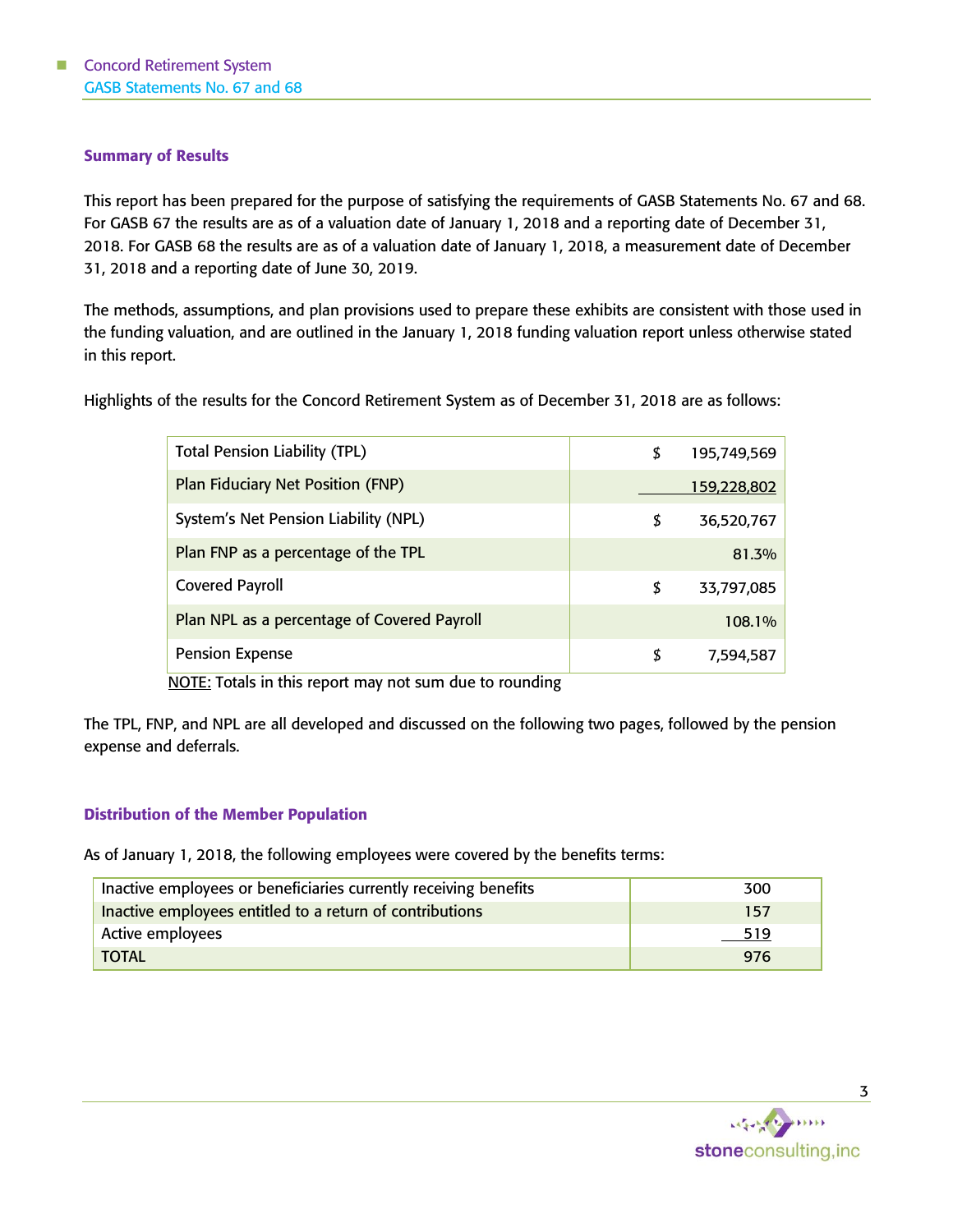# Changes to the Net Pension Liability

|                                                                              | <b>Total Pension</b><br><b>Liability</b><br>(a) | <b>Fiduciary Net</b><br><b>Position</b><br>(b) | <b>Net Pension</b><br><b>Liability</b><br>$(a) - (b)$ |
|------------------------------------------------------------------------------|-------------------------------------------------|------------------------------------------------|-------------------------------------------------------|
| <b>Balances at beginning of</b><br><b>Measurement Period</b><br>(01/01/2018) | \$<br>183,717,899                               | 166,415,841<br>\$                              | \$<br>17,302,058                                      |
| Changes for the Year:                                                        |                                                 |                                                |                                                       |
| <b>Service Cost</b>                                                          | 4,965,432                                       |                                                | 4,965,432                                             |
| Interest                                                                     | 12,883,764                                      |                                                | 12,883,764                                            |
| Change in benefit terms                                                      | 0                                               |                                                | 0                                                     |
| Differences between expected and<br>actual experience                        | 3,441,603                                       |                                                | 3,441,603                                             |
| Change in assumptions                                                        | $\Omega$                                        |                                                | $\Omega$                                              |
| <b>Contributions - employer</b>                                              |                                                 | 5,667,902                                      | (5,667,902)                                           |
| Contributions - employee                                                     |                                                 | 3,375,537                                      | (3,375,537)                                           |
| Net investment income                                                        |                                                 | (6,655,054)                                    | 6,655,054                                             |
| Benefit payments, including<br>refunds of employee contributions             | (9, 259, 129)                                   | (9, 259, 129)                                  | $\mathbf{0}$                                          |
| Administrative expense                                                       |                                                 | (316, 294)                                     | 316,294                                               |
| Other changes                                                                |                                                 | 0                                              | $\mathbf{0}$                                          |
| <b>Net Changes</b>                                                           | 12,031,670                                      | (7,187,039)                                    | 19,218,709                                            |
| <b>Balances at end of</b><br><b>Measurement Period</b><br>(12/31/2018)       | \$<br>195,749,569                               | \$<br>159,228,802                              | \$<br>36,520,767                                      |

\*Update procedures were used to roll the Total Pension Liability forward from the valuation date (01/01/2018) to the measurement date (12/31/2018). [GASB 68, Paragraph 80 c.]

# CHANGES IN METHODS, ASSUMPTIONS, AND PLAN PROVISIONS

There were no changes to assumptions or plan provisions in the January 1, 2018 actuarial valuation. The discount rate used was 7.00% per year.

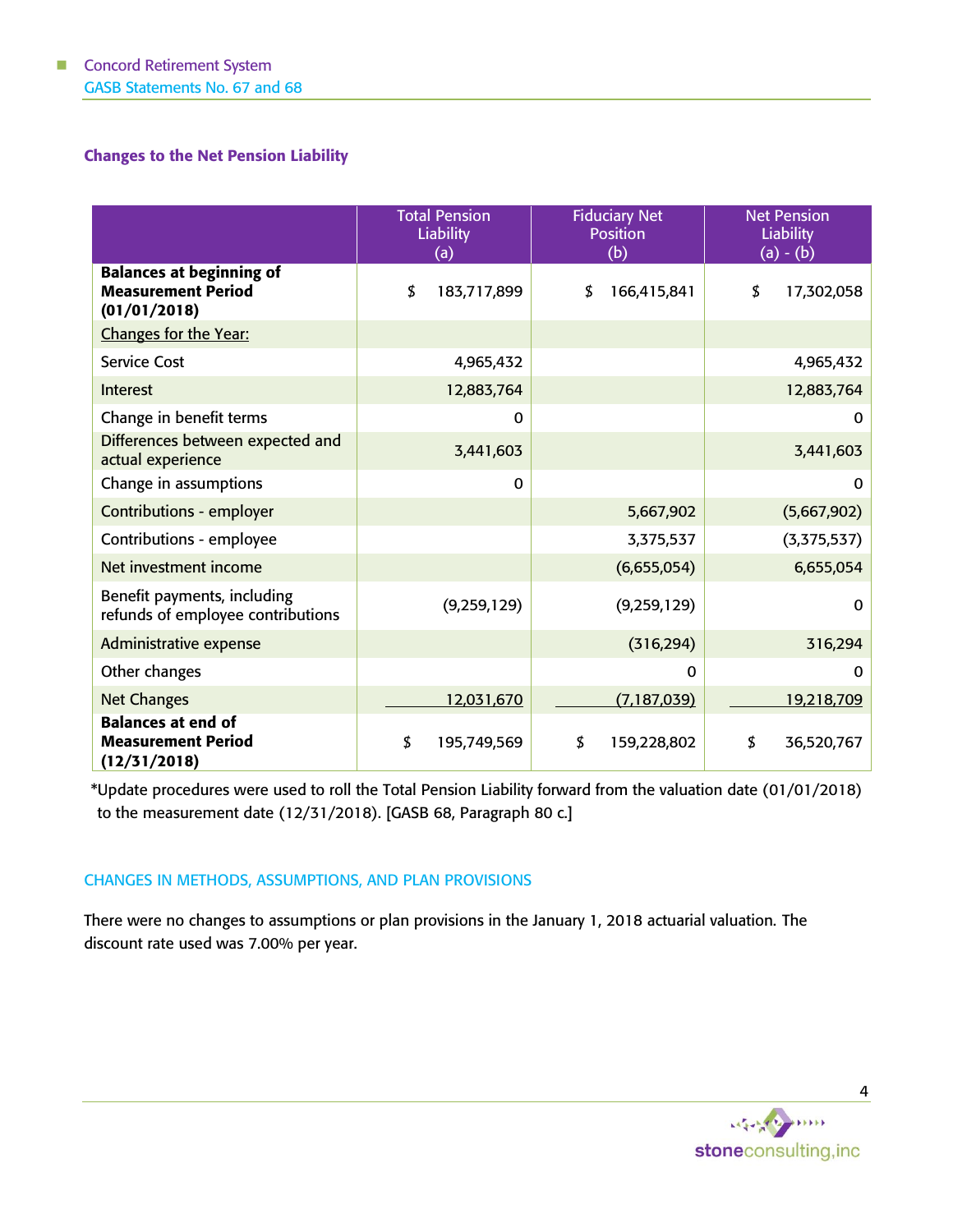# Projection of the Net Pension Liability

# TOTAL PENSION LIABILITY (TPL)

The Total Pension Liability at the beginning of the measurement period (01/01/2018) is equal to the TPL from the end of the previous measurement period. The TPL is rolled forward through each measurement period by:

- Adding the Service Cost,
- Subtracting benefits paid,
- Applying interest (as calculated on page 8), and
- Recognizing any changes from new valuation results.

The Actuarial Accrued Liability (AAL), calculated as of the valuation date, is compared to the projected TPL. The difference between the two figures is measured as of the measurement date, and allocated to the following categories:

- Changes in assumptions
- Changes of plan provisions
- The remainder of the difference is allocated to "Differences between actual and expected experience"

All of these changes are recognized immediately in the TPL. Their treatment in the pension expense is discussed on the following page. Note that the TPL shown includes a liability of \$2,210,369 for net 3(8)(c) payments, calculated by assuming that every dollar of 3(8)(c) net benefit generates the same amount of liability as a dollar of the total retirement benefit. This method differs from the funding valuation, where net 3(8)(c) payments are funded on a pay-as-you-go basis and no explicit liability is calculated.

## PLAN FIDUCIARY NET POSITION (FNP) AND NET PENSION LIABILITY (NPL)

GASB Statement No. 68, Paragraph 59 requires that the fair value of assets be used for the Fiduciary Net Position. For the fair value of assets we used the market value of assets adjusted by payables and receivables.

The Net Pension Liability (NPL) is the portion of the TPL not covered by the FNP. This amount is presented as a percentage of covered payroll. The NPL ratio for the Concord Retirement System is 108.1% of covered pay. In this report, covered pay is reported as described in GASB Statement No. 82 – pensionable payroll for the measurement period.

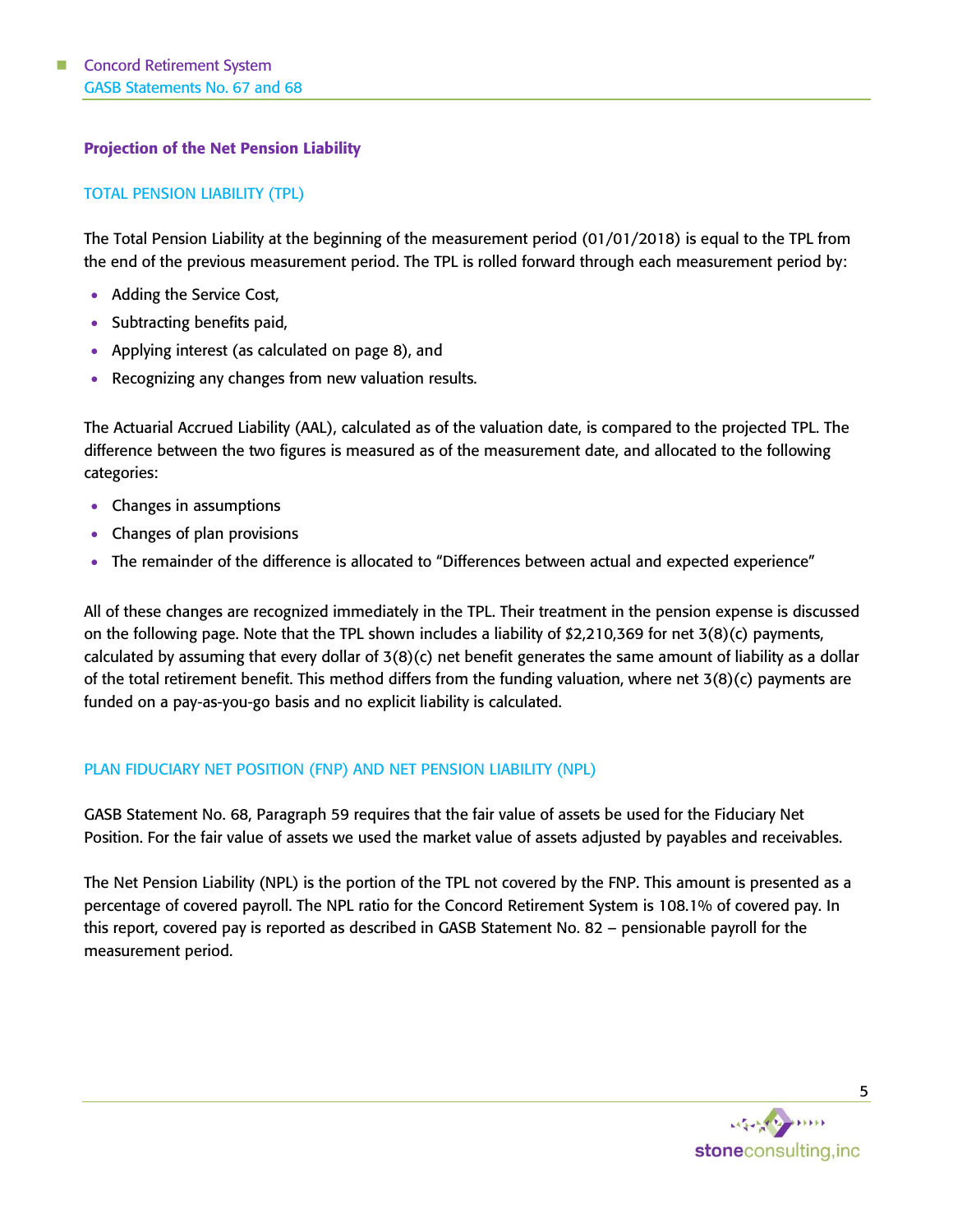## PENSION EXPENSE AND NET DEFFERALS

For the Pension Expense, gain and losses are recognized over a period of multiple years, with a portion being recognized immediately and the remainder being added to deferred inflows and outflows:

- Asset gains and losses are recognized over a five-year period [GASB 68, Paragraph 71b]
- Experience and Assumption changes are recognized over the average remaining service of the current members [GASB 68, Paragraph 71a]
- Plan provision changes are recognized immediately

Some inflows/outflows which originated in prior measurement periods will continue to be recognized this period. The total amount to be recognized this period is part of the pension expense; the remainder is included in the deferrals. Both are shown on the following page, and are calculated in greater detail on pages 11-12.

## RESULTS BY EMPLOYER

Exhibits are provided beginning on page 16 which provide individual results for the various employers that make up the Concord Retirement System. Pension expense, as well as any deferred inflows and outflows of resources, and any excess contribution generated by Federal Grants, have been allocated to the various employers in the same manner as the FY2019 appropriation.

Per GASB 68, the change in proportionality from FY2018 to FY2019 if the individual employers' NPL and deferred inflows and outflows need to be allocated to the individual employers. This is calculated on page 18. These amounts are then recognized over the average remaining service, which is 5.0 years. The recognition of proportion changes is developed on page 19.

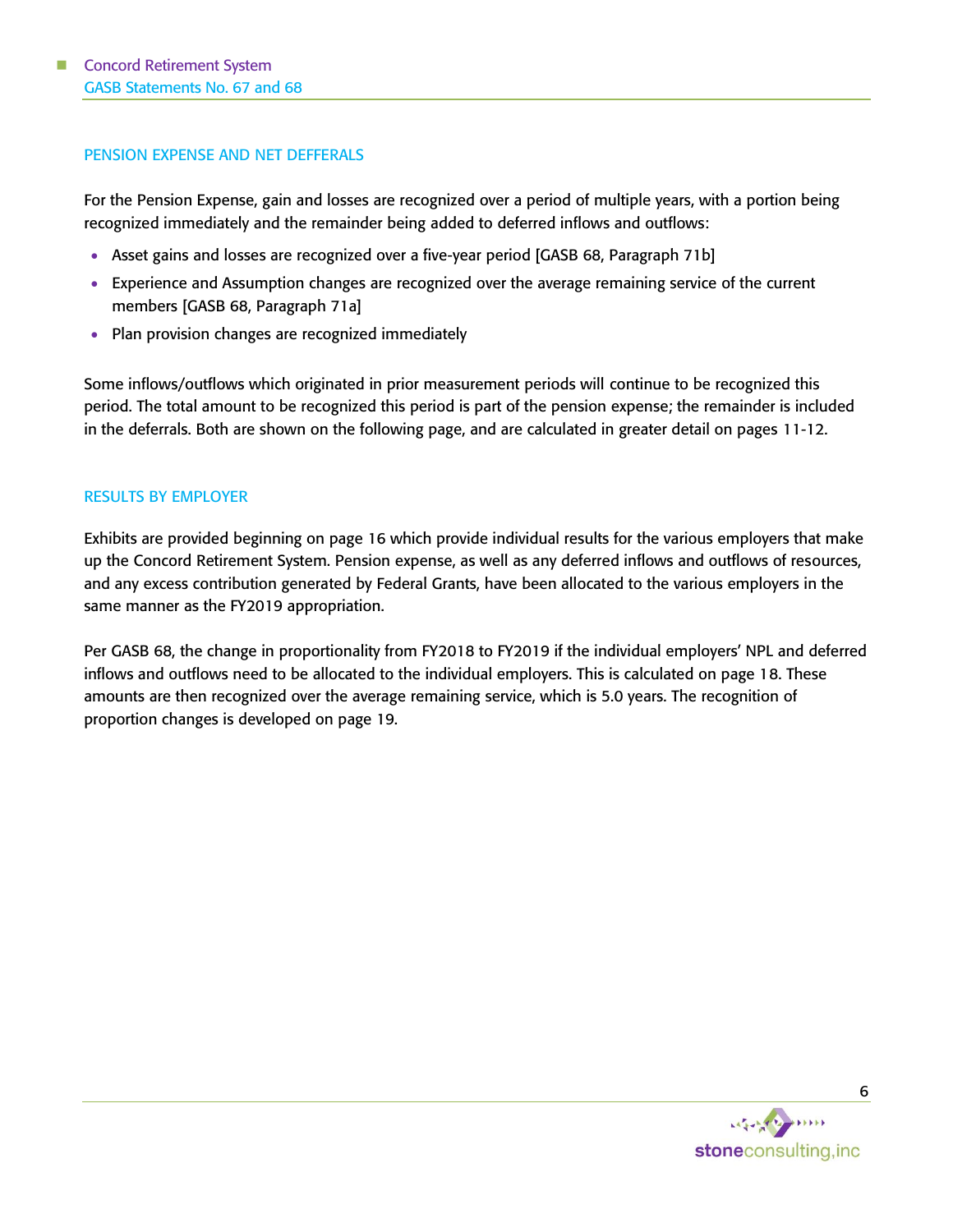# Pension Expense for the Fiscal Year Ended June 30, 2019

| NOTE*        | <b>Description</b>                                                       | <b>Fiscal 2019</b> |
|--------------|--------------------------------------------------------------------------|--------------------|
| A            | <b>Service Cost</b>                                                      | \$<br>4,965,432    |
| A, B         | Interest on the Total Pension Liability                                  | 12,883,764         |
| $\mathsf{C}$ | Differences between Expected and Actual Experience                       | 306,190            |
| D            | <b>Changes of Assumptions</b>                                            | 1,424,674          |
| D            | <b>Changes to Benefit Provisions</b>                                     | 0                  |
| $\mathsf{A}$ | <b>Employee Contributions</b>                                            | (3,375,537)        |
| E            | Projected Earnings on Pension Plan Investments                           | (11, 630, 489)     |
| $\mathsf{F}$ | Differences between Projected and Actual Earnings on Plan<br>Investments | 2,704,259          |
| A            | Pension Plan Administrative Expense                                      | 316,294            |
| $\mathsf{A}$ | Other Changes in Fiduciary Net Position                                  |                    |
|              | <b>Total Pension Expense</b>                                             | \$<br>7,594,587    |

\* Notes shown on following page.

# Deferred Outflows of Resources and Deferred Inflows of Resources Related to Pensions

|                                                                                     | <b>Deferred Outflows</b><br><b>Of Resources</b> | <b>Deferred Inflows</b><br><b>Of Resources</b> |
|-------------------------------------------------------------------------------------|-------------------------------------------------|------------------------------------------------|
| Differences between expected and actual experience                                  | \$<br>3,219,508                                 | (1,910,960)                                    |
| Changes of assumptions                                                              | 3,690,612                                       | (687, 931)                                     |
| Net difference between projected and actual earnings<br>on pension plan investments | 9,378,046                                       |                                                |
| <b>TOTAL</b>                                                                        | 16,288,166                                      | (2,598,891)                                    |

| Year Ending December 31, * | Recognition     |
|----------------------------|-----------------|
| 2019                       | 4,775,671<br>\$ |
| 2020                       | \$2,721,383     |
| 2021                       | 1,999,265<br>S  |
| 2022                       | \$4,192,956     |
| 2023                       |                 |
| Thereafter                 |                 |

\*The years are based on measurement date. For GASB 68, the year ending December 31, 2019 is Fiscal 2020.

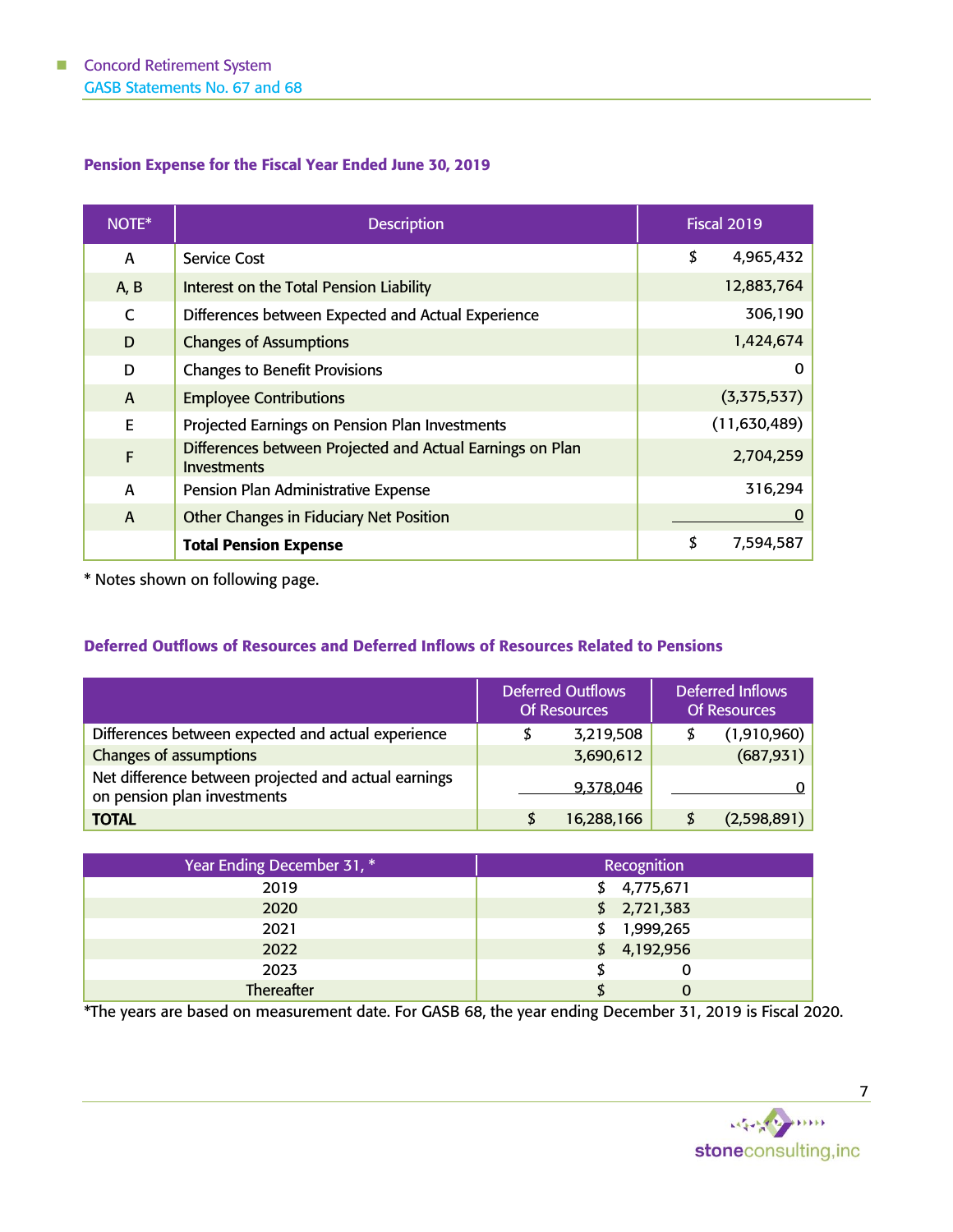# **NOTES**

- A. See the RSI schedule of changes to the net pension liability, on page 4.
- B. Events that impact the total pension liability are assumed to happen evenly throughout the period. In addition, the amount of interest on the total pension liability is calculated using an interest rate equal to the discount rate that was used to determine the service cost. The amount is determined as follows:

| <b>Description</b>        | <b>Amount for</b><br>Period<br>(a) | Portion of<br>Period<br>(b) | Interest<br>Rate<br>(c) | Interest<br>on the TPL<br>(a) $x(b)$ $x(c)$ |
|---------------------------|------------------------------------|-----------------------------|-------------------------|---------------------------------------------|
| <b>Beginning TPL</b>      | 183,717,899                        | 100%                        | 7.00%                   | 12,860,253<br>\$                            |
| Service cost              | 4,965,432                          | 100%                        | 7.00%                   | 347,580                                     |
| Benefit payments          | (9, 259, 129)                      | 50%                         | 7.00%                   | (324,070)                                   |
| Total interest on the NPL |                                    |                             |                         | 12,883,764<br>\$                            |

- C. Differences between expected and actual experience recognized in the current period in accordance with paragraph 71a of Statement 68. For the detailed calculation of the recognition of this amount, see the schedules on page 11.
- D. Assumption and plan provision changes recognized in pension expense in the current period in accordance with paragraph 71a of Statement 68. For detailed calculation of the recognition of these amounts, see the schedule on page 11.
- E. Changes in the amounts invested are assumed to occur evenly throughout the period. In addition, the amount of projected earnings on pension plan investments is calculated using the assumed rate of return on pension plan investments as of the beginning of the period. The amount is determined as follows:

|                                  | <b>Amount for</b> | Portion of | Projected      | Projected             |
|----------------------------------|-------------------|------------|----------------|-----------------------|
| <b>Description</b>               | Period            | Period     | Rate of Return | <b>Earnings</b>       |
|                                  | (a)               | (b)        | (c)            | $(a)$ x $(b)$ x $(c)$ |
| <b>Beginning FNP</b>             | 166,415,841<br>\$ | 100%       | 7.00%          | 11,649,109<br>\$      |
| <b>Employer contributions</b>    | 5,667,902         | 50%        | 7.00%          | 198,377               |
| <b>Employee contributions</b>    | 3,375,537         | 50%        | 7.00%          | 118,144               |
| <b>Benefit payments</b>          | (9, 259, 129)     | 50%        | 7.00%          | (324, 070)            |
| Administrative expense and other | (316, 294)        | 50%        | 7.00%          | (11,070)              |
| <b>Total projected earnings</b>  |                   |            |                | 11,630,489<br>\$      |
| Actual investment earnings       |                   |            |                | (6,655,054)           |
| Difference: (Gain)/Loss          |                   |            |                | 18,285,544<br>\$      |

F. Differences between projected and actual earnings recognized in the current period in accordance with paragraph 71b of Statement 68. For detailed calculation of the recognition of this amount, see the schedule on page 11.

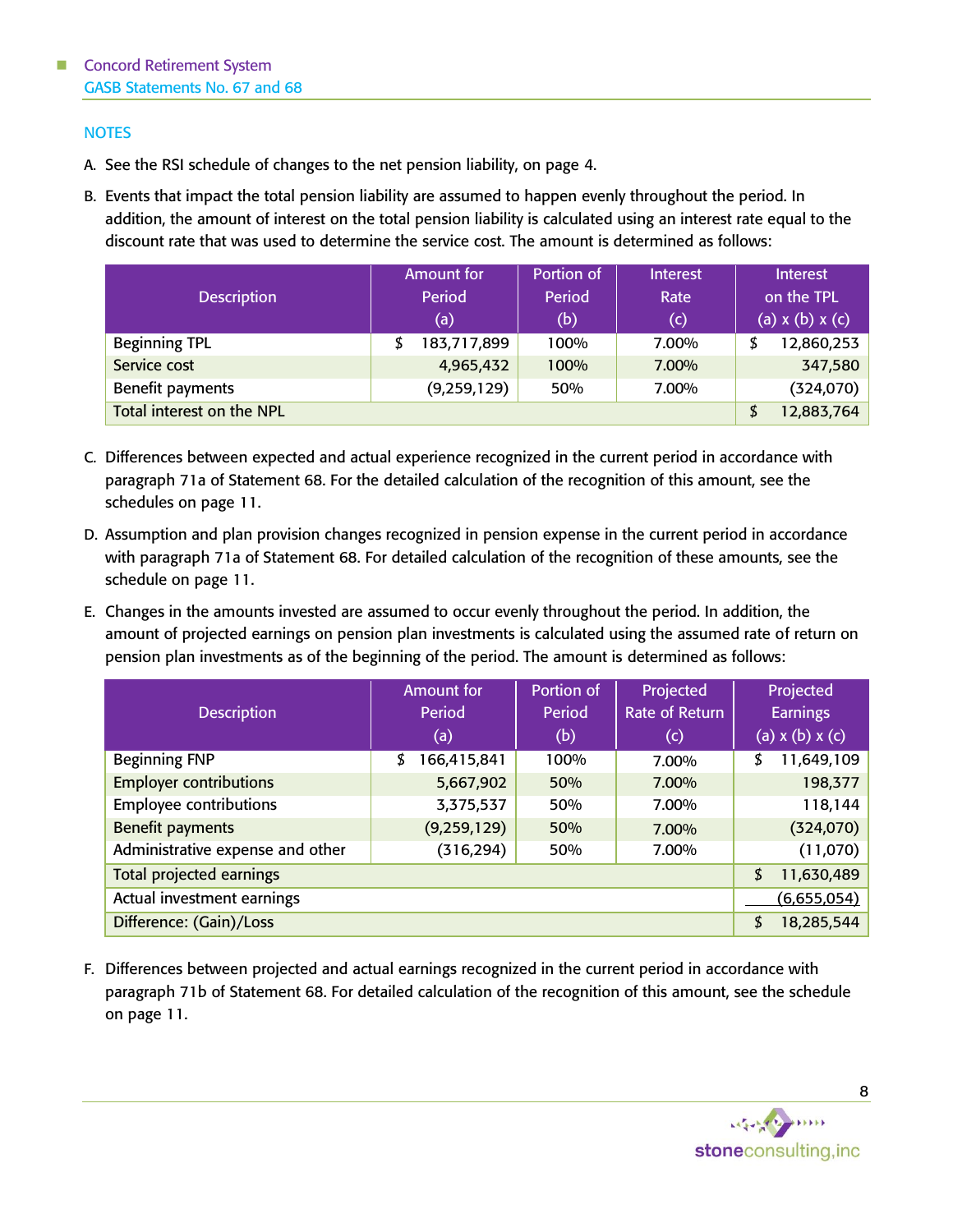# Discount Sensitivity

The following presents the Concord Retirement System's Net Pension Liability calculated at the valuation discount rate of 7.00%, as well as at discount rates one percent lower (6.00%) and one percent higher (8.00%).

| <b>Fiscal Year</b> | 1% Decrease<br>$(6.00\%)$ | <b>Current Discount Rate</b><br>$(7.00\%)$ | 1% Increase<br>$(8.00\%)$ |
|--------------------|---------------------------|--------------------------------------------|---------------------------|
| 2019               | 51,243,498                | 36,520,767                                 | 14,814,063                |

# Long-Term Expected Real Rate of Return

The long-term expected real rate of return reflects the expected rate of return on plan assets minus the expected rate of inflation. Note that the discount rate includes the effect of inflation. The long-term real rate of return removes the effect of inflation on the return amounts. It is a long-term assumption and is meant to reflect a best estimate of future experience, based on the expected asset allocation.

Allocation percentages are based on information provided by the Concord Retirement System, NEPC (PRIT is one of Concord Retirement System's asset managers), and Fiduciary Investment Advisors. The real rates of return below are based on 30-year return estimates provided by NEPC through the Pension Reserve Investment Trust, adjusted using NEPC's 2.25% inflation assumption.

| <b>Asset Class</b>             | <b>Target Allocation</b> | Long-Term Expected Real Rate of Return<br>(Geometric Average) |
|--------------------------------|--------------------------|---------------------------------------------------------------|
| <b>US Equity</b>               | 21.8%                    | 5.25%                                                         |
| <b>International Equities</b>  | 13.6%                    | 5.43%                                                         |
| <b>Emerging Equities</b>       | 4.4%                     | 6.90%                                                         |
| <b>Hedged Equity</b>           | 8.6%                     | 4.54%                                                         |
| Core Bonds                     | 20.9%                    | 2.07%                                                         |
| <b>Short-Term Fixed Income</b> | 0.8%                     | 1.72%                                                         |
| 20+ Yr. Treasury STRIPS        | $1.1\%$                  | 1.22%                                                         |
| <b>TIPS</b>                    | 1.5%                     | 1.71%                                                         |
| Value-Added Fixed Income       | 3.0%                     | 5.21%                                                         |
| <b>Private Equity</b>          | 8.0%                     | 8.70%                                                         |
| <b>Real Estate</b>             | 9.4%                     | 4.09%                                                         |
| Timberland                     | 2.1%                     | 4.65%                                                         |
| Portfolio Completion (PCS)     | 4.8%                     | 4.41%                                                         |

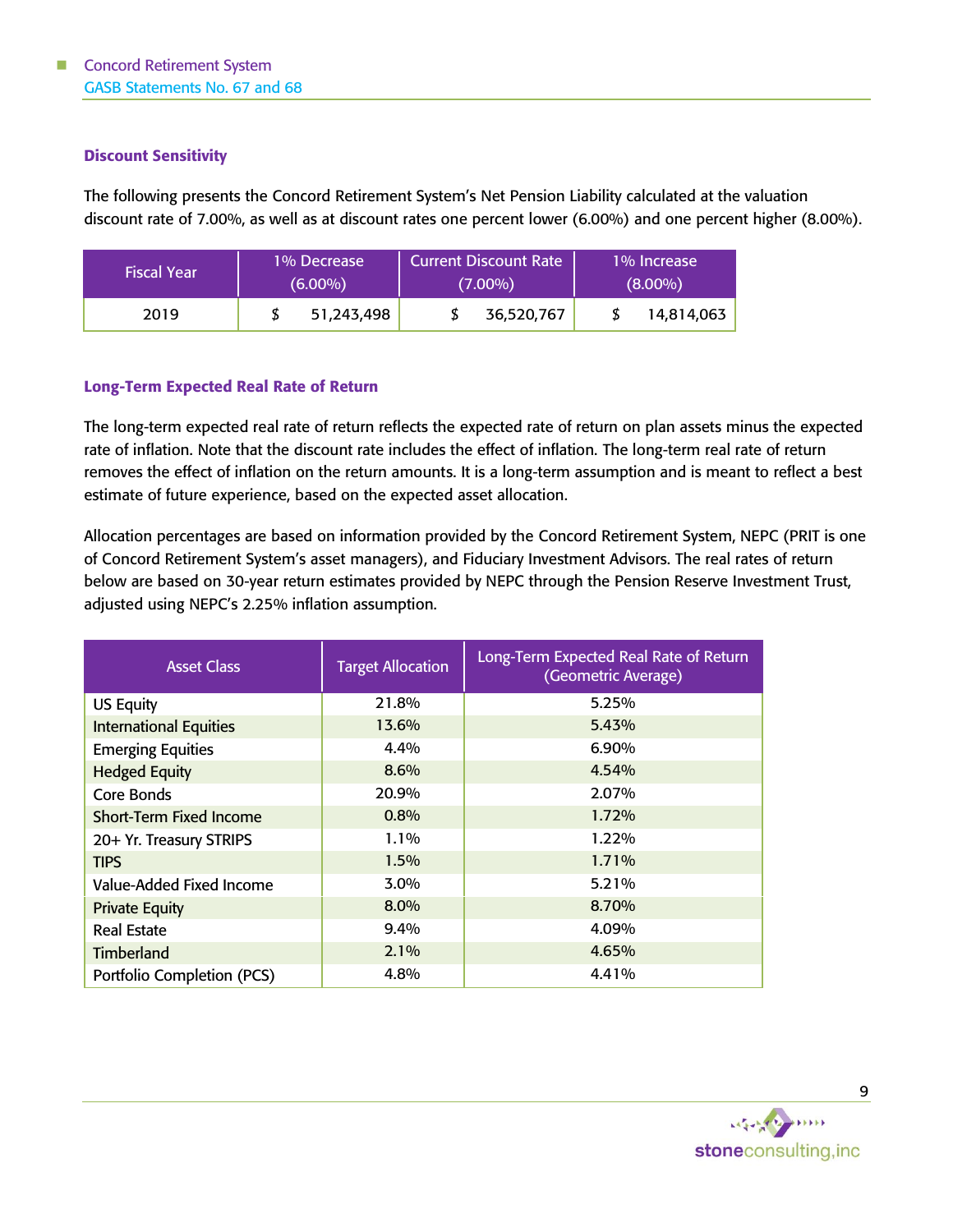# Development of Results

# DISCOUNT RATE

Projections were made using a discount rate assumption of 7.00%, which is consistent with the actuarial funding valuation. One of the objectives of the provisions of GASB 68 is to examine how benefit payments and plan contributions and investment earnings interact on a cash flow basis. GASB requires that these amounts be calculated with Market Value of Assets and using the Entry Age Normal cost method.

Projected contributions for each year are the sum of:

- Projected normal cost,
- Amortization of the unfunded liability,
- Administrative expense, and
- Other benefit costs such as  $3(8)(c)$  payments.

The amortization bases and periods are consistent with those seen in the valuation report. Administrative expenses are increased by 4.25% per year. The Concord Retirement System's Fiduciary Net Position was projected to be available to make all future benefit payments of current active and inactive employees. Thus, the long-term expected rate of return on investments was applied for all benefit periods when calculating the Net Pension Liability.

The long-term rate of return which was used to develop the discount rate of 7.00% includes the effect of inflation (not subtracted out as in the real rates of return). It is based on a combination of expected rates of return on the mix of current and expected investments over a long-term period. These expectations are based on current market conditions, historical experience and future expectations. It assumes a rebalancing of assets on an ongoing basis as well as a constant monitoring of asset allocation and manager performance.

## **EXHIBITS**

The recognition and deferral of various gains and losses are developed on the following two pages. These are followed by historical exhibits displaying changes in the NPL and contribution amounts for past years, the money-weighed rate of return, and finally the exhibits which display results by employer (including an exhibit which reconciles the last year's NPL with the current NPL).

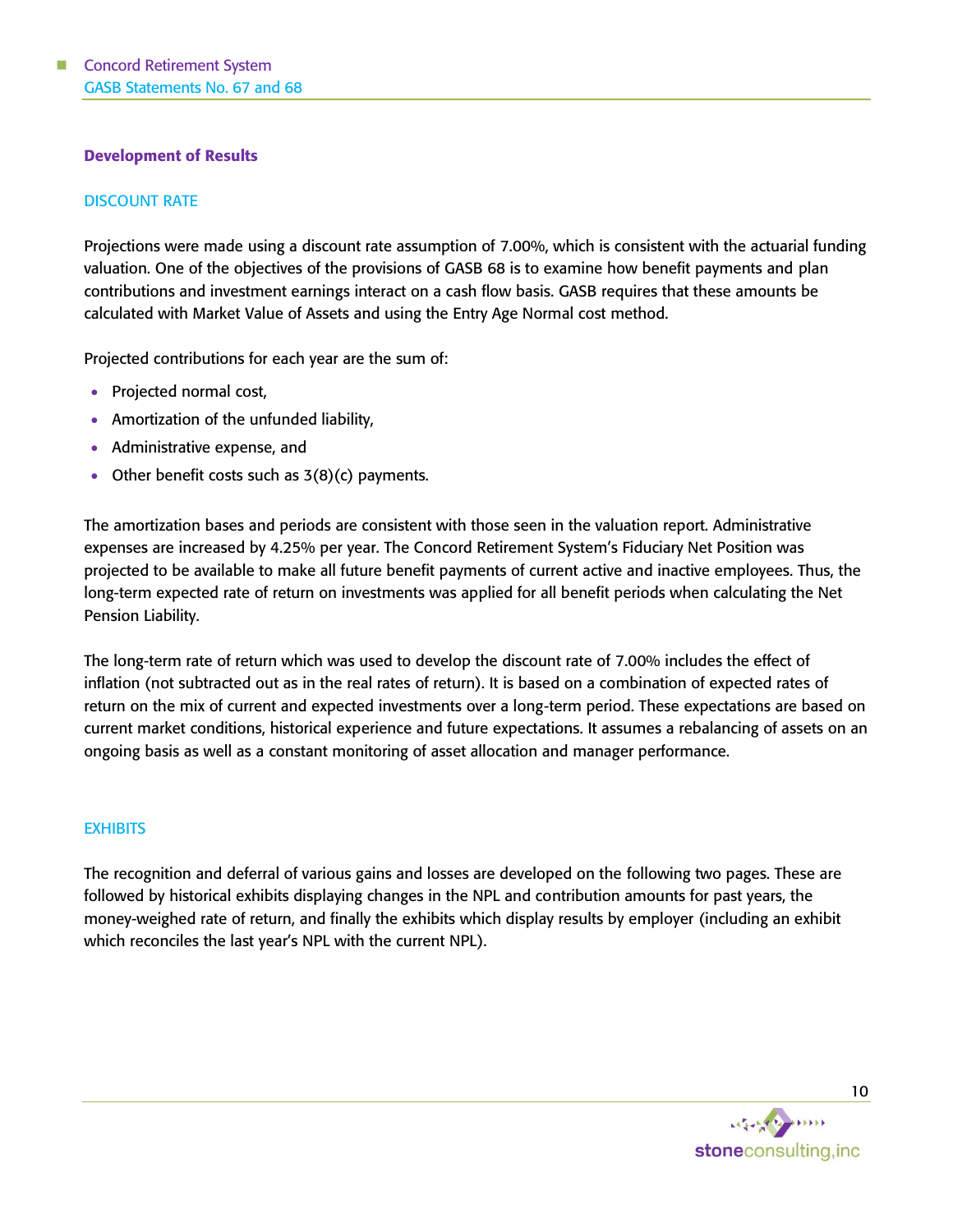| Increase / (Decrease) in Pension Expense Arising from the Recognition of the Effects of Differences between Expected and Actual Experience |
|--------------------------------------------------------------------------------------------------------------------------------------------|
|--------------------------------------------------------------------------------------------------------------------------------------------|

| Year | Differences between actual and<br>expected experience | Recognition<br> period (years) | 2015                     | 2016    | 2017       | 2018            | 2019            | 2020            | 2021       | 2022            | 2023           | 2024 |
|------|-------------------------------------------------------|--------------------------------|--------------------------|---------|------------|-----------------|-----------------|-----------------|------------|-----------------|----------------|------|
| 2016 | 502,282.                                              | 5.8                            |                          | 259.014 | 259,014    | $259,014$ \$    | $259,014$ \$    | 259,014         | 207,211    |                 |                |      |
| 2017 | (1, 945, 782)                                         | 5.7                            | $\overline{\phantom{0}}$ |         | (341, 365) | (341, 365)      | $(341, 365)$ \$ | $(341, 365)$ \$ | (341, 365) | $(238, 956)$ \$ |                |      |
| 2018 | (1,588,833)                                           | 5.3                            |                          |         |            | (299, 780)      | (299, 780)      | $(299,780)$ \$  | (299, 780) | (299, 780)      | $(89, 934)$ \$ |      |
| 2019 | 3,441,603                                             | 5.0                            | $\overline{\phantom{0}}$ |         |            |                 | 688,321         | 688,321         | 688,321    | 688,321         | $688,321$ \$   |      |
|      | Net increase (decrease) in pension expense            |                                |                          | 259,014 | (82, 351)  | $(382, 131)$ \$ | 306,190 \$      | 306,190         | 254,387    | 149,585         | 598,387        |      |

## Increase / (Decrease) in Pension Expense Arising from the Recognition of the Effects of Changes of Assumptions

| Year | Change of assumptions                      | Recognition<br>period (years) | 2015                     | 2016    | 2017      |     | 2018         | 2019                     | 2020         | 2021       | 2022                     | 2023           | 2024 |
|------|--------------------------------------------|-------------------------------|--------------------------|---------|-----------|-----|--------------|--------------------------|--------------|------------|--------------------------|----------------|------|
| 2016 | 4,632,665                                  | 5.8                           | $\overline{\phantom{a}}$ | 798,735 | 798,735   | - 7 | 798,735 \$   | 798,735 \$               | 798,735      | 638,988    | $\overline{\phantom{0}}$ |                |      |
| 2017 | 4,756,098                                  | 5.7                           | $\overline{\phantom{a}}$ |         | 834,403   |     | $834,403$ \$ | 834,403 \$               | $834,403$ \$ | 834,403    | 584,082                  |                |      |
| 2018 | (1, 104, 859)                              | 5.3                           | $\overline{\phantom{a}}$ |         |           |     | (208,464)    | $(208, 464)$ \$          | (208, 464)   | (208, 464) | $(208, 464)$ \$          | $(62, 539)$ \$ |      |
| 2019 | $\overline{\phantom{0}}$                   | 5.0                           | $\overline{\phantom{a}}$ |         |           |     |              | $\overline{\phantom{a}}$ |              |            | $\overline{\phantom{a}}$ |                |      |
|      | Net increase (decrease) in pension expense |                               | $\overline{\phantom{0}}$ | 798,735 | 1,633,138 |     | 424,674,     | 1,424,674                | 424,674,١    | 1,264,927  | 375,618                  | (62, 539)      |      |

## Increase / (Decrease) in Pension Expense Arising from the Recognition of Differences between Expected and Actual Earnings on Pension Plan Investments

| Year | Differences between projected<br>and actual earnings on<br>pension plan investments | Recognition<br>period (years) | 2015                     | 2016                     | 2017       | 2018            | 2019                                                                                                                                            | 2020         | 2021           | 2022      | 2023      |
|------|-------------------------------------------------------------------------------------|-------------------------------|--------------------------|--------------------------|------------|-----------------|-------------------------------------------------------------------------------------------------------------------------------------------------|--------------|----------------|-----------|-----------|
| 2015 | (1,702,738)                                                                         | 5.0                           | (340, 548)               | (340, 548)               | (340, 548) | $(340, 548)$ \$ | $(340, 548)$ \$                                                                                                                                 |              | -              |           |           |
| 2016 | 9,213,689                                                                           | 5.0                           | $\overline{\phantom{a}}$ | ,842,738                 | ,842,738   | ,842,738        | 842,738,                                                                                                                                        | 1,842,738 \$ |                |           |           |
| 2017 | (1,359,962)                                                                         | 5.0                           | $\overline{\phantom{a}}$ | $\overline{\phantom{a}}$ | (271, 992) | $(271,992)$ \$  | $(271,992)$ \$                                                                                                                                  | (271, 992)   | $(271,992)$ \$ |           |           |
| 2018 | (10, 915, 237)                                                                      | 5.0                           |                          |                          |            |                 | $\frac{1}{2}$ (2,183,047) $\frac{1}{2}$ (2,183,047) $\frac{1}{2}$ (2,183,047) $\frac{1}{2}$ (2,183,047) $\frac{1}{2}$ (2,183,047) $\frac{1}{2}$ |              |                |           |           |
| 2019 | 18,285,544                                                                          | 5.0                           | $\overline{\phantom{a}}$ | $\overline{\phantom{a}}$ |            |                 | 3,657,109                                                                                                                                       | 3,657,109    | \$3,657,109    | 3,657,109 | 3,657,109 |
|      | Net increase (decrease) in pension expense                                          |                               | (340, 548)               | 1,502,190                | ,230,198   | $(952, 850)$ \$ | 2,704,259                                                                                                                                       | 3,044,807    | ,202,069       | 1,474,061 | 3,657,109 |

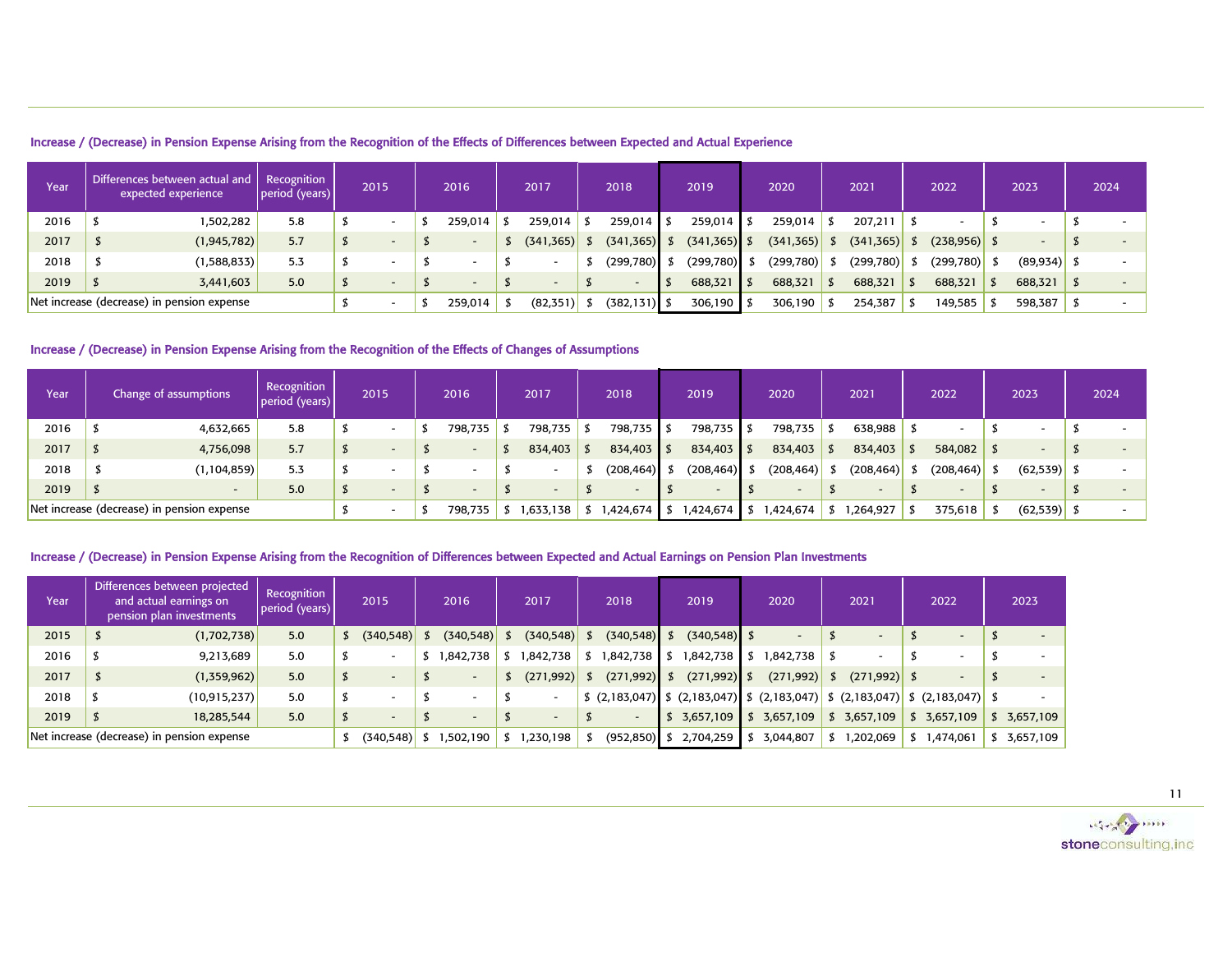## Deferred Outflows and Deferred Inflows of Resources Arising from Differences between Expected and Actual Experience

|              |                                 |                                |                                                                       | <b>BALANCES AT</b><br><b>JUNE 30, 2019</b>              |                                                        |
|--------------|---------------------------------|--------------------------------|-----------------------------------------------------------------------|---------------------------------------------------------|--------------------------------------------------------|
| Year         | <b>Experience Losses</b><br>(a) | <b>Experience Gains</b><br>(b) | Amounts Recognized in Pension<br>Expense through June 30, 2019<br>(c) | <b>Deferred Outflows</b><br>of Resources<br>$(a) - (c)$ | <b>Deferred Inflows</b><br>of Resources<br>$(b) - (c)$ |
| 2016         | \$<br>1,502,282                 | \$<br>$\overline{\phantom{a}}$ | \$<br>1,036,057                                                       | \$<br>466,225                                           | \$                                                     |
| 2017         | \$<br>$\overline{\phantom{0}}$  | \$<br>$(1,945,782)$ \$         | $(1,024,096)$ \$                                                      | $\overline{\phantom{0}}$                                | \$<br>(921, 686)                                       |
| 2018         | \$<br>-                         | \$<br>$(1,588,833)$ \$         | $(599, 560)$ \$                                                       | $\qquad \qquad -$                                       | \$<br>(989, 273)                                       |
| 2019         | \$<br>3,441,603                 | \$<br>$\overline{\phantom{0}}$ | \$<br>688,321                                                         | \$<br>2,753,283                                         | \$                                                     |
| <b>TOTAL</b> |                                 |                                |                                                                       | \$<br>3,219,508                                         | \$<br>(1,910,960)                                      |

# Deferred Outflows and Deferred Inflows of Resources Arising from Changes of Assumptions

|              |                                                           |                                                          |                                                                                              | <b>BALANCES AT</b><br><b>JUNE 30, 2019</b>              |                                                        |
|--------------|-----------------------------------------------------------|----------------------------------------------------------|----------------------------------------------------------------------------------------------|---------------------------------------------------------|--------------------------------------------------------|
| Year         | Increases in the<br><b>Total Pension Liability</b><br>(a) | Decreases in the<br><b>Total Pension Lability</b><br>(b) | <b>Amounts Recognized in Pension</b><br>Expense through June 30, 2019<br>$\left(  c \right)$ | <b>Deferred Outflows</b><br>of Resources<br>$(a) - (c)$ | <b>Deferred Inflows</b><br>of Resources<br>$(b) - (c)$ |
| 2016         | \$<br>4,632,665                                           | \$<br>$\overline{a}$                                     | \$<br>3,194,941                                                                              | \$<br>1,437,724                                         | \$                                                     |
| 2017         | \$<br>4,756,098                                           | \$<br>$\overline{\phantom{0}}$                           | \$<br>2,503,209                                                                              | \$<br>2,252,888                                         | \$                                                     |
| 2018         | \$<br>$\overline{\phantom{0}}$                            | \$<br>$(1,104,859)$ \$                                   | $(416,928)$ \$                                                                               | $\overline{\phantom{a}}$                                | \$<br>(687, 931)                                       |
| 2019         | \$<br>$\overline{\phantom{a}}$                            | \$<br>$\overline{\phantom{0}}$                           | \$<br>$\overline{\phantom{a}}$                                                               | \$<br>$\overline{\phantom{a}}$                          | \$                                                     |
| <b>TOTAL</b> |                                                           |                                                          |                                                                                              | \$<br>3,690,612                                         | \$<br>(687, 931)                                       |

## Deferred Outflows and Deferred Inflows of Resources

# Arising from Differences between Expected and Actual Earnings on Pension Plan Investments

|              |                                                          |                                                          |                                                                                       | <b>BALANCES AT</b><br><b>JUNE 30, 2019</b>              |                                                        |
|--------------|----------------------------------------------------------|----------------------------------------------------------|---------------------------------------------------------------------------------------|---------------------------------------------------------|--------------------------------------------------------|
| Year         | <b>Investment Earnings</b><br>Less then Projected<br>(a) | <b>Investment Earnings</b><br>More than Projected<br>(b) | Amounts Recognized in Pension<br>Expense through June 30, 2019<br>$\left(  c \right)$ | <b>Deferred Outflows</b><br>of Resources<br>$(a) - (c)$ | <b>Deferred Inflows</b><br>of Resources<br>$(b) - (c)$ |
| 2015         | \$<br>$\overline{\phantom{0}}$                           | \$<br>$(1,702,738)$ \$                                   | $(1,702,738)$ \$                                                                      |                                                         | \$                                                     |
| 2016         | \$<br>9,213,689                                          | \$<br>$\overline{\phantom{0}}$                           | \$<br>7,370,951                                                                       | \$<br>1,842,738                                         | \$                                                     |
| 2017         | \$<br>$\overline{\phantom{a}}$                           | \$<br>$(1,359,962)$ \$                                   | $(815, 977)$ \$                                                                       | $\overline{\phantom{a}}$                                | \$<br>(543, 985)                                       |
| 2018         | \$<br>$\overline{\phantom{0}}$                           | \$<br>$(10,915,237)$ \$                                  | $(4,366,095)$ \$                                                                      |                                                         | \$<br>(6, 549, 142)                                    |
| 2019         | \$<br>18,285,544                                         | \$                                                       | \$<br>3,657,109                                                                       | \$<br>14,628,435                                        | \$                                                     |
| <b>TOTAL</b> |                                                          |                                                          |                                                                                       | \$<br>16,471,173                                        | \$<br>(7,093,127)                                      |
|              |                                                          |                                                          | <b>NET TOTAL</b>                                                                      | \$<br>9,378,046                                         |                                                        |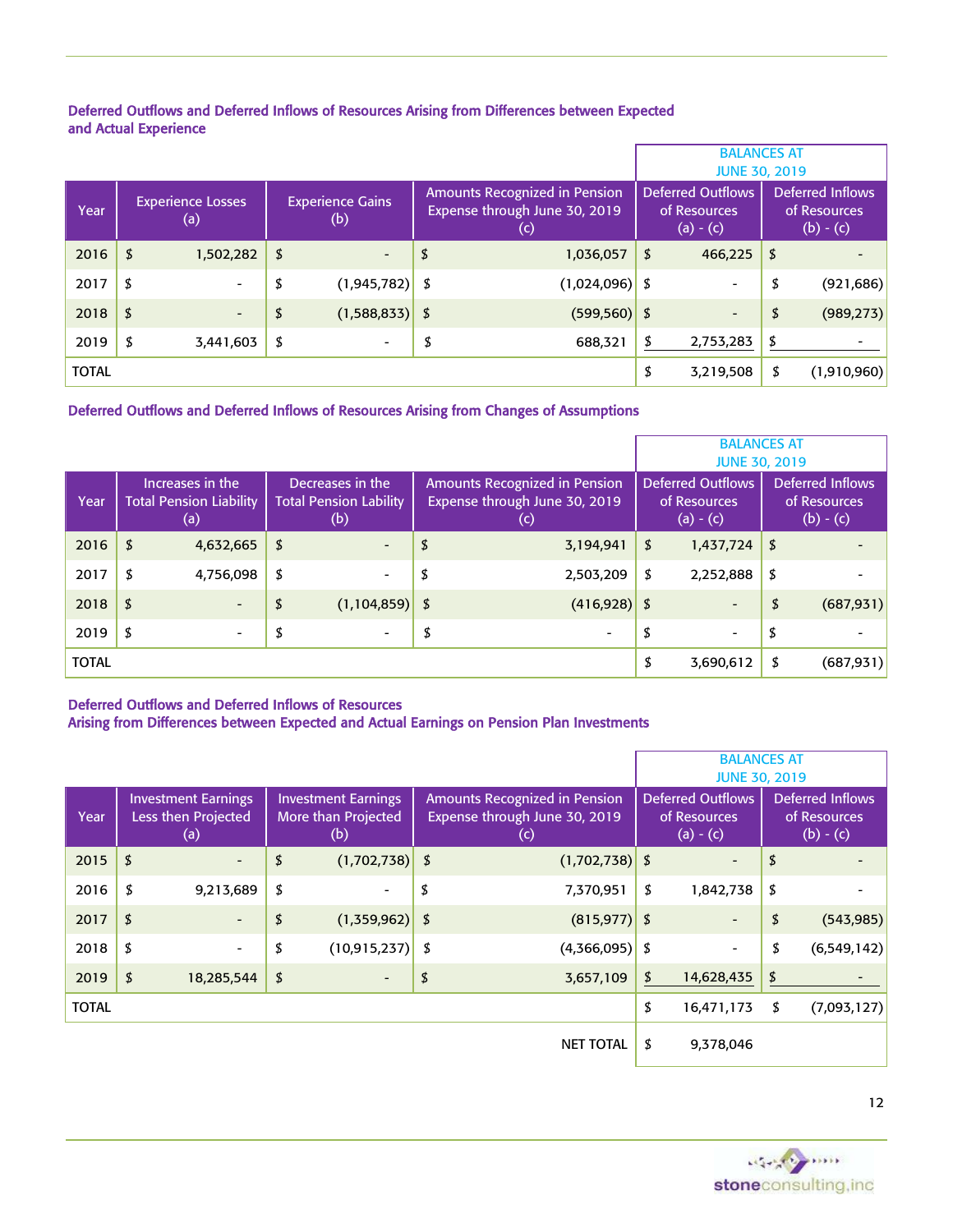#### (Amounts in Thousands)

| <b>Fiscal Year *</b>                                                          | 2019     | 2018     | 2017     | 2016     | 2015                         | 2014 | 2013 | 2012                                      | 2011 | 2010 |
|-------------------------------------------------------------------------------|----------|----------|----------|----------|------------------------------|------|------|-------------------------------------------|------|------|
| <b>TOTAL PENSION LIABILITY</b>                                                |          |          |          |          |                              |      |      |                                           |      |      |
| Service cost                                                                  | 4,965    | 4,860    | 4,625    | 4,332    | 3,925                        |      |      |                                           |      |      |
| Interest                                                                      | 12,884   | 12,473   | 11,669   | 11,021   | 10,783                       |      |      |                                           |      |      |
| Change of benefit terms                                                       |          |          |          |          | $\qquad \qquad \blacksquare$ |      |      |                                           |      |      |
| Differences between expected and actual experience                            | 3,442    | (1, 589) | (1, 946) | 1,502    |                              |      |      |                                           |      |      |
| Change of assumptions                                                         |          | (1, 105) | 4,756    | 4,633    | $\qquad \qquad -$            |      |      |                                           |      |      |
| Benefit payments, including refunds of<br>employee contributions              | (9,259)  | (8, 487) | (7, 238) | (6, 937) | (6, 805)                     |      |      |                                           |      |      |
| Net change in total pension liability                                         | 12,032   | 6,152    | 11,867   | 14,550   | 7,903                        |      |      |                                           |      |      |
|                                                                               |          |          |          |          |                              |      |      |                                           |      |      |
| <b>Total pension liability - beginning</b>                                    | 183,718  | 177,566  | 165,699  | 151,149  | 143,246                      |      |      |                                           |      |      |
| <b>Total pension liability - ending</b>                                       | 195,750  | 183,718  | 177,566  | 165,699  | 151,149                      |      |      |                                           |      |      |
|                                                                               |          |          |          |          |                              |      |      |                                           |      |      |
| <b>PLAN FIDUCIARY NET POSITION</b>                                            |          |          |          |          |                              |      |      | * Information not available prior to 2015 |      |      |
| Contributions - employer                                                      | 5,668    | 5,476    | 5,157    | 4,538    | 4,052                        |      |      |                                           |      |      |
| Contributions - employee                                                      | 3,376    | 3,262    | 3,141    | 2,865    | 3,018                        |      |      |                                           |      |      |
| Net Investment Income                                                         | (6,655)  | 21,089   | 10,752   | 443      | 10,866                       |      |      |                                           |      |      |
| Benefit payments, including refunds of<br>employee contributions              | (9,259)  | (8, 487) | (7,238)  | (6,937)  | (6,805)                      |      |      |                                           |      |      |
| Administrative expense                                                        | (316)    | (263)    | (240)    | (216)    | (213)                        |      |      |                                           |      |      |
| Other                                                                         |          |          |          |          |                              |      |      |                                           |      |      |
| Net change in plan fiduciary net position                                     | (7, 187) | 21,077   | 11,572   | 693      | 10,919                       |      |      |                                           |      |      |
|                                                                               |          |          |          |          |                              |      |      |                                           |      |      |
| Plan fiduciary net position - beginning                                       | 166,416  | 145,339  | 133,767  | 133,074  | 122,155                      |      |      |                                           |      |      |
| Plan fiduciary net position - end                                             | 159,229  | 166,416  | 145,339  | 133,767  | 133,074                      |      |      |                                           |      |      |
|                                                                               |          |          |          |          |                              |      |      |                                           |      |      |
| Concord net pension liability - ending                                        | 36,521   | 17,302   | 32,227   | 31,932   | 18,075                       |      |      |                                           |      |      |
| Plan fiduciary net position as a percentage of the total<br>pension liaiblity | 81.3%    | 90.6%    | 81.9%    | 80.7%    | 88.0%                        |      |      |                                           |      |      |
|                                                                               |          |          |          |          |                              |      |      |                                           |      |      |
| <b>Covered payroll</b>                                                        | 33,797   | 33,275   | 31,503   | 30,810   | 29,023                       |      |      |                                           |      |      |
| Concord's net pension liability as a percentage of covered<br>payroll         | 108.1%   | 52.0%    | 102.3%   | 103.6%   | 62.3%                        |      |      |                                           |      |      |

Note: sums may not total due to rounding

agent from stoneconsulting, inc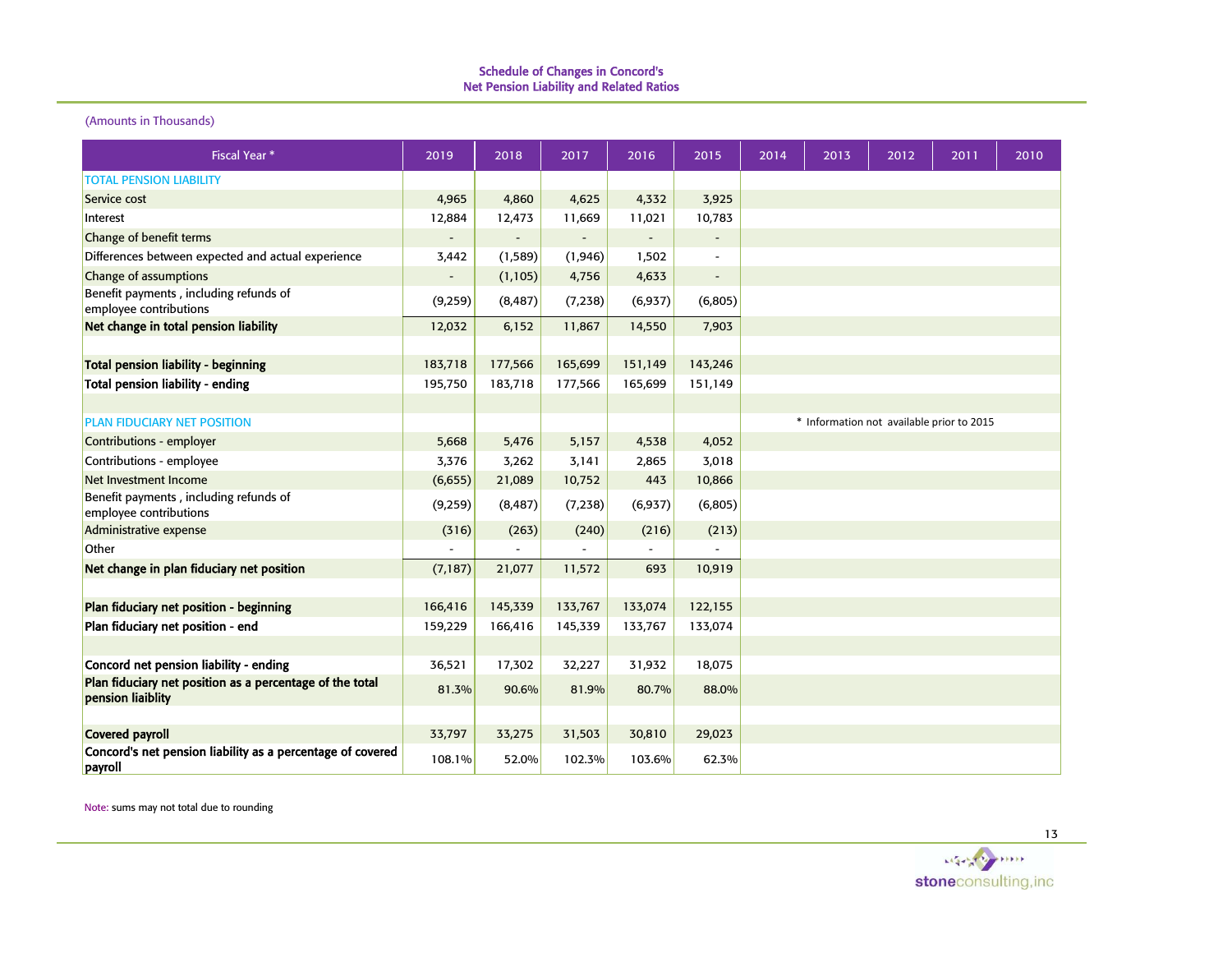# (Amounts in Thousands)

| <b>Fiscal Year</b>                                                      | 2019        | 2018     | 2017                     | 2016     | 2015     | 2014 | 2013    | 2012 | 2011                                        | 2010 |
|-------------------------------------------------------------------------|-------------|----------|--------------------------|----------|----------|------|---------|------|---------------------------------------------|------|
| Actuarially determined contribution                                     | \$<br>5,668 | \$5,476  | \$5,157                  | \$4,538  | \$4,052  |      |         |      |                                             |      |
| Contributions in relation to the actuarially<br>determined contribution | (5,668)     | (5, 476) | (5,157)                  | (4,538)  | (4,052)  |      |         |      |                                             |      |
| Contribution deficiency / (excess)*                                     |             |          | $\overline{\phantom{a}}$ |          |          |      | to 2015 |      | * Information not available for years prior |      |
| Covered payroll                                                         | \$34,682    | \$34,154 | \$32,297                 | \$31,570 | \$29,023 |      |         |      |                                             |      |
| Contributions as a percentage of<br>covered payroll                     | 16.3%       | 16.0%    | 16.0%                    | 14.4%    | 14.0%    |      |         |      |                                             |      |

\* Excess is due to Federal Grants

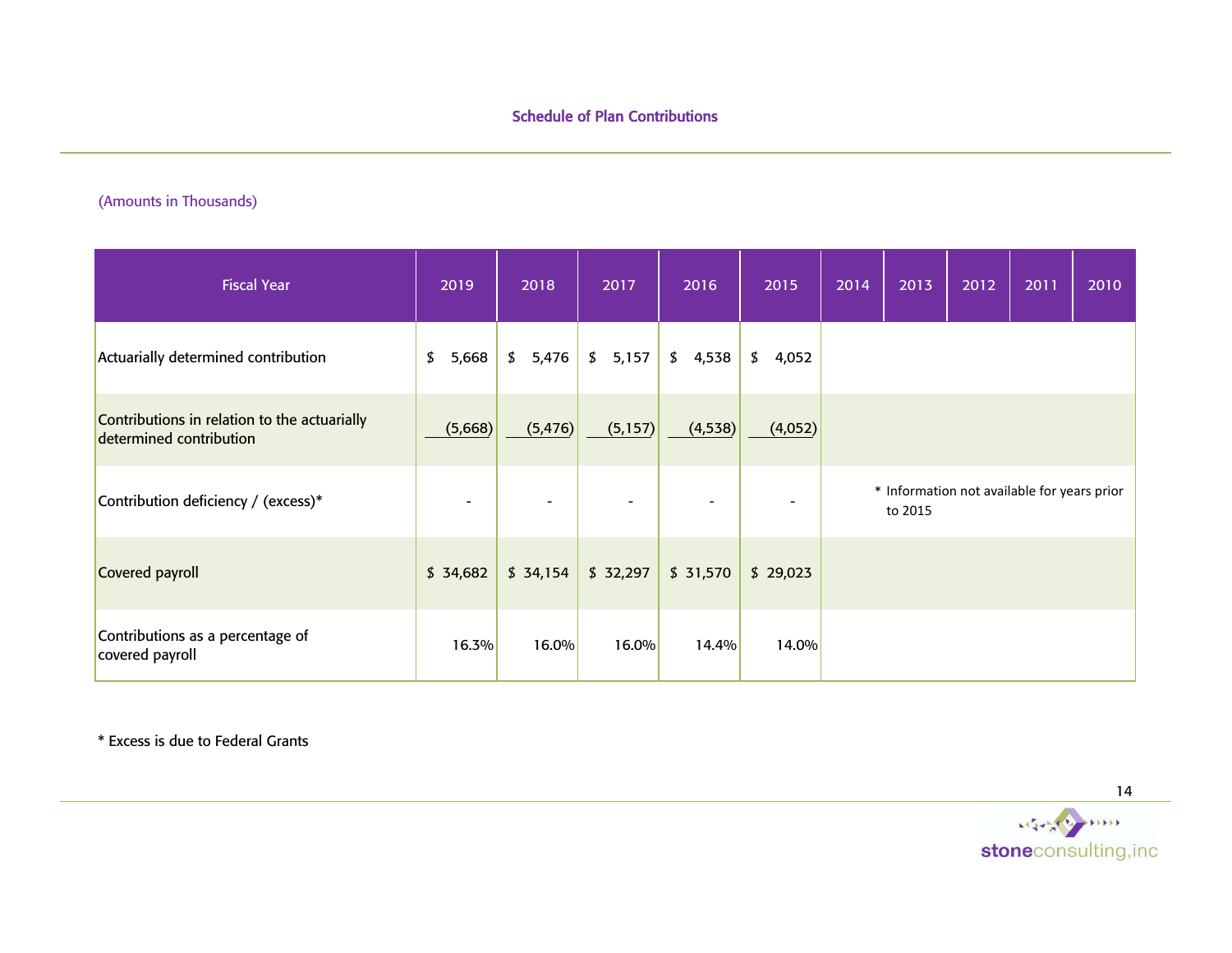|                                        |                    |                  | <b>NET EXTERNAL CASH FLOWS</b>                                                                  |                  |                    |                        |                                          |
|----------------------------------------|--------------------|------------------|-------------------------------------------------------------------------------------------------|------------------|--------------------|------------------------|------------------------------------------|
|                                        | Beginning of month |                  | Middle of Month                                                                                 | End of Month     | Periods Invested** | Return                 | <b>External Cash Flow with</b><br>Return |
| <b>Starting Value*</b><br>(12/31/2017) | \$                 | 166,338,609.99   |                                                                                                 |                  | 12                 | \$<br>(6, 567, 411.83) | \$<br>159,771,198.16                     |
| <b>Cash Flows:</b>                     |                    |                  |                                                                                                 |                  |                    |                        |                                          |
| January                                |                    | 0.00             | 236,548.90                                                                                      | (849, 228.15)    | 11                 | 21,828.78              | (590, 850.47)                            |
| February                               |                    | 24,456.77        | 257,919.23                                                                                      | (1, 584, 827.41) | 10                 | 42,498.71              | (1, 259, 952.70)                         |
| March                                  |                    | 178,882.54       | 422,776.72                                                                                      | (918, 371.87)    | 9                  | 8,155.89               | (308, 556.72)                            |
| April                                  |                    | 138,845.56       | 386,939.84                                                                                      | (749, 694.57)    | 8                  | 4,848.40               | (219,060.77)                             |
| May                                    |                    | 32,321.46        | 362,102.04                                                                                      | (770, 130.68)    | $\overline{7}$     | 8,026.59               | (367, 680.59)                            |
| June                                   |                    | 73,344.01        | 268,834.68                                                                                      | (823, 569.20)    | 6                  | 8,916.12               | (472, 474.39)                            |
| <b>July</b>                            |                    | 5,614,624.00     | 227,062.11                                                                                      | (706, 057.42)    | 5                  | (104, 356.86)          | 5,031,271.83                             |
| August                                 |                    | 36,564.81        | 230,001.72                                                                                      | (874, 798.43)    | $\overline{a}$     | 7,611.02               | (600, 620.88)                            |
| September                              |                    | 0.00             | 328,081.98                                                                                      | (850, 739.53)    | 3                  | 4,692.41               | (517, 965.14)                            |
| October                                |                    | 0.00             | 419,432.03                                                                                      | (820, 543.93)    | $\overline{2}$     | 1,985.26               | (399, 126.64)                            |
| November                               |                    | 0.00             | 474,247.70                                                                                      | (844, 171.33)    | $\mathbf{1}$       | 447.05                 | (369, 476.58)                            |
| December                               |                    | 18,461.33        | 326,430.06                                                                                      | (808, 568.30)    | $\mathbf 0$        | (609.31)               | (464, 286.21)                            |
| <b>Ending Value*</b><br>(12/31/2018)   |                    | \$159,232,418.90 |                                                                                                 |                  | Sum: $\frac{1}{2}$ | $(6, 563, 367.76)$ \$  | 159,232,418.90                           |
|                                        | *                  |                  | Value shown does not include any payables or receiveables, except those related to investments. |                  |                    |                        |                                          |

\*\* Middle of period cash flows are given an additional half period of return, and beginning of period cash flows are given an additional full period.

Return Rate: 3.95%

stoneconsulting, inc

<sup>15</sup>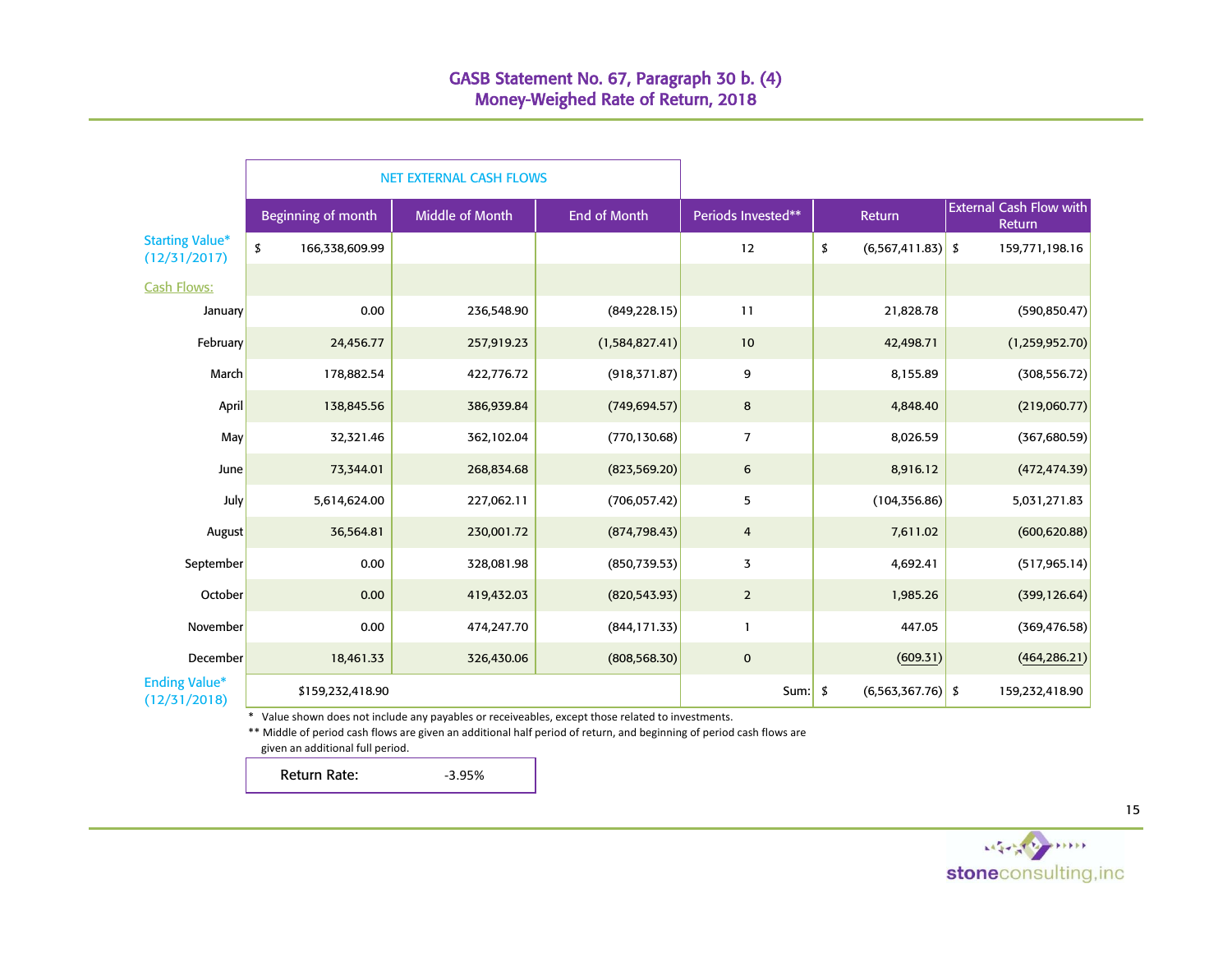|                                       |                     |    |                               |                                                                             |    | <b>Proportionate share of NPL</b><br><b>Discount Sensitivity</b> |    |                           |
|---------------------------------------|---------------------|----|-------------------------------|-----------------------------------------------------------------------------|----|------------------------------------------------------------------|----|---------------------------|
| <b>Employer</b>                       | Covered<br>Payroll* |    | Proportionate<br>Share of NPL | <b>Proportionate share</b><br>of NPL as a percentage of<br>covered payroll* |    | 1% Increase<br>$(8.00\%)$                                        |    | 1% Decrease<br>$(6.00\%)$ |
| Town of Concord                       | 29,165,428          |    | 31,400,555                    | 107.7%                                                                      |    | 12,737,132                                                       |    | 44,059,160                |
| Concord-Carlisle Regional High School | 4,427,332           | \$ | 4,776,916                     | 107.9%                                                                      | \$ | 1,937,679                                                        | \$ | 6,702,650                 |
| Concord Housing Authority             | 204,324             |    | 343,295                       | 168.0%                                                                      |    | 139,252                                                          |    | 481,689                   |
| <b>TOTAL</b>                          | 33,797,085          | S  | 36,520,767                    | 108.1%                                                                      | D  | 14,814,063                                                       |    | 51,243,498                |

| <b>Employer</b>                       | <b>Actuarially</b><br>determined<br>contribution<br><b>FY2019</b> |     | <b>Contributions</b><br>made for<br>FY 2019 | Contribution<br>deficiency<br>(excess) | Contributions as<br>a percentage of<br>covered payroll** |
|---------------------------------------|-------------------------------------------------------------------|-----|---------------------------------------------|----------------------------------------|----------------------------------------------------------|
| Town of Concord                       | 4,873,262                                                         | - 5 | $(4,873,262)$ \$                            | $\overline{\phantom{0}}$               | 16.3%                                                    |
| Concord-Carlisle Regional High School | \$<br>741,362                                                     | - 5 | $(741, 362)$ \$                             |                                        | 16.3%                                                    |
| Concord Housing Authority             | 53,278                                                            | - S | $(53,278)$ \$                               |                                        | 25.4%                                                    |
| <b>TOTAL</b>                          | 5,667,902                                                         |     | $(5,667,902)$ \$                            |                                        | 16.3%                                                    |

| <b>Employer</b>                       | Proportion | <b>Proportionate Share of</b><br><b>Pension Expense</b> | Proportion changes and<br>differences between<br>employer contributions<br>and proportionate share<br>recognized as expense | Total<br>Pension<br><b>Expense</b> |
|---------------------------------------|------------|---------------------------------------------------------|-----------------------------------------------------------------------------------------------------------------------------|------------------------------------|
| Town of Concord                       | 85.98%     | \$<br>6,529,826                                         | 3,173                                                                                                                       | 6,532,999                          |
| Concord-Carlisle Regional High School | 13.08%     | \$<br>993,372                                           | $(2,545)$ \$                                                                                                                | 990,827                            |
| Concord Housing Authority             | 0.94%      | \$<br>71,389                                            | $(628)$ \$                                                                                                                  | 70,762                             |
| <b>TOTAL</b>                          | 100.00%    | \$<br>7,594,587                                         |                                                                                                                             |                                    |

\* Covered Payroll is the projected amount for the 2018 calendar year based on employee data as of December 31, 2017

\*\* Here the Covered Payroll figure is projected for Fiscal Year 2019, based on employee data as of December 31, 2017

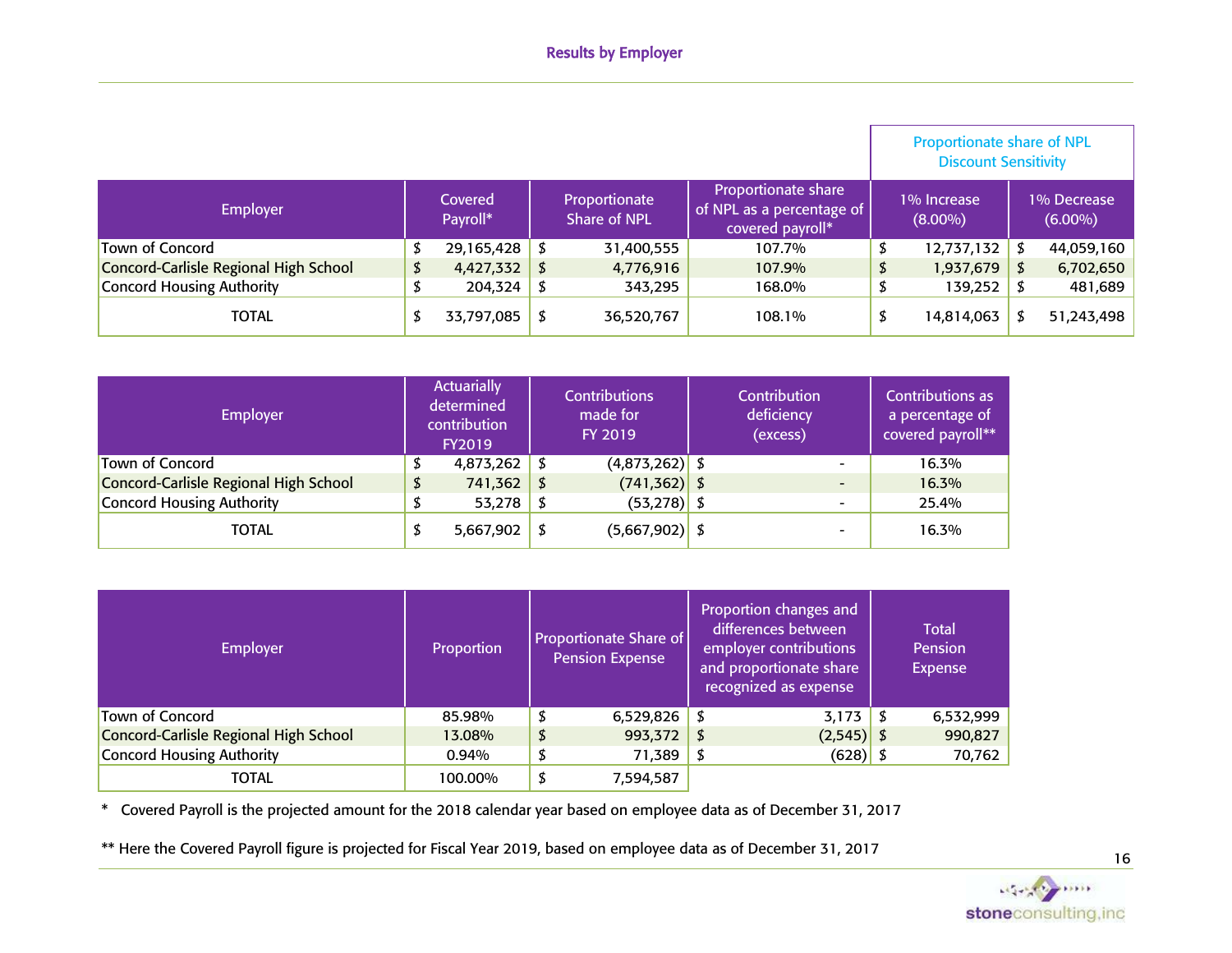## Deferred Outflows of Resources by Employer

| Employer                              | Differences between<br>expected and<br>actual experience* | Changes of<br>assumptions* | Net difference<br>between projected<br>and actual earnings<br>on pension plan<br>investments* | Changes in proportion<br>and differences between<br>employer contributions<br>and proportionate share<br>of contributions |      | Employer<br>contributions<br>subsequent to the<br>measurement date | <b>Total Deferred</b><br>Outflows of<br><b>Resources</b> |
|---------------------------------------|-----------------------------------------------------------|----------------------------|-----------------------------------------------------------------------------------------------|---------------------------------------------------------------------------------------------------------------------------|------|--------------------------------------------------------------------|----------------------------------------------------------|
| <b>Town of Concord</b>                | 2,768,133                                                 | $3,173,188$ \$             | 8,063,244                                                                                     | 45,141                                                                                                                    |      | $\overline{\phantom{0}}$                                           | 14,049,706                                               |
| Concord-Carlisle Regional High School | 421,112                                                   | 482,732                    | 1,226,648                                                                                     | 48,297                                                                                                                    | - 85 | $\overline{\phantom{0}}$                                           | 2,178,789                                                |
| Concord Housing Authority             | 30,263                                                    | 34,692                     | 88,154                                                                                        | 20,469                                                                                                                    |      |                                                                    | 173,578                                                  |
| <b>TOTAL</b>                          | 3,219,508                                                 | 3,690,612                  | 9,378,046                                                                                     | 113,907                                                                                                                   |      | $\overline{\phantom{0}}$                                           | 16,402,073                                               |

# Deferred Inflows of Resources by Employer

| Employer                              | Differences between<br>expected and<br>actual experience* | Changes of<br>assumptions* | Net difference<br>between projected<br>and actual earnings<br>on pension plan<br>investments* | Changes in proportion<br>and differences between<br>employer contributions<br>and proportionate share<br>of contributions | Employer<br>contributions<br>subsequent to the<br>measurement date |    | <b>Total Deferred</b><br>Inflows of<br><b>Resources</b> |
|---------------------------------------|-----------------------------------------------------------|----------------------------|-----------------------------------------------------------------------------------------------|---------------------------------------------------------------------------------------------------------------------------|--------------------------------------------------------------------|----|---------------------------------------------------------|
| Town of Concord                       | 1,643,043                                                 | 591,483                    | $\overline{\phantom{0}}$                                                                      | 52,363                                                                                                                    | N/A                                                                |    | 2,286,890                                               |
| Concord-Carlisle Regional High School | 249,954                                                   | \$<br>89,981               | $\overline{\phantom{a}}$                                                                      | 44,060                                                                                                                    | N/A                                                                | \$ | 383,995                                                 |
| Concord Housing Authority             | 17,963                                                    | 6,467                      | $\overline{\phantom{a}}$                                                                      | 17,484                                                                                                                    | N/A                                                                | S  | 41,914                                                  |
| TOTAL                                 | 1,910,960                                                 | 687,931                    | $\overline{\phantom{0}}$                                                                      | 113,907                                                                                                                   | N/A                                                                |    | 2,712,798                                               |

## Recognition of Deferred Outflows and Deferred Inflows

|                                       |                                                                                   |      |           |      |              |      | AMOUNT TO BE RECOGNIZED FOR THE YEAR ENDING DECEMBER 31, |      |                          |                   |  |
|---------------------------------------|-----------------------------------------------------------------------------------|------|-----------|------|--------------|------|----------------------------------------------------------|------|--------------------------|-------------------|--|
| Employer                              | 2019                                                                              | 2020 |           | 2021 |              | 2022 |                                                          | 2023 |                          | <b>Thereafter</b> |  |
| Town of Concord                       | 4,109,295                                                                         | 5    | 2,340,538 | - 5  | 1,708,878    | -5   | 3,604,106                                                | - 5  | $\overline{\phantom{0}}$ |                   |  |
| Concord-Carlisle Regional High School | \$<br>622,113                                                                     | \$   | 355,892   | S    | $270,279$ \$ |      | 546,511                                                  | - S  | $\overline{\phantom{a}}$ |                   |  |
| Concord Housing Authority             | 44,264                                                                            | - 5  | 24,953    |      | $20,108$ \$  |      | 42,339                                                   |      | $\overline{\phantom{0}}$ |                   |  |
| <b>TOTAL</b>                          | 4,192,956<br>2,721,383<br>1,999,265<br>4,775,671<br>S<br>$\overline{\phantom{0}}$ |      |           |      |              |      |                                                          |      |                          |                   |  |

\* Deferred Outflows and Inflows due to experience, assumptions, and investment experience are allocated according to each employer's proportion of the NPL

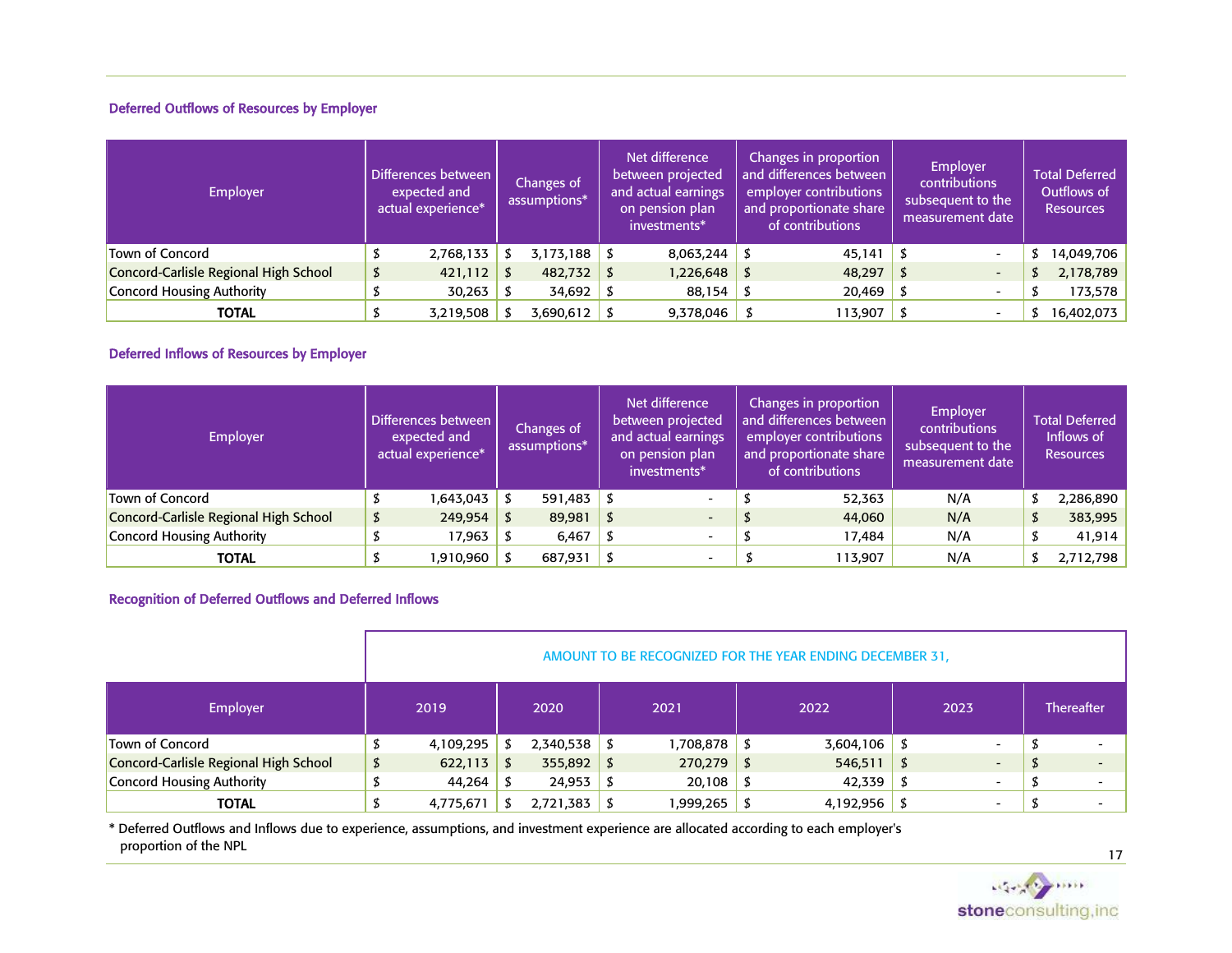|                                       |    |                                                                      |      | <b>Proportion Change</b>                                                                                                                                                        |    |                  | <b>FY2019 Contribution</b> |           |                          |              |     |              |  |  |  |  |
|---------------------------------------|----|----------------------------------------------------------------------|------|---------------------------------------------------------------------------------------------------------------------------------------------------------------------------------|----|------------------|----------------------------|-----------|--------------------------|--------------|-----|--------------|--|--|--|--|
| <b>Employer</b>                       |    | <b>Prior Proportionate</b><br>Share of Prior NPL net<br>of Deferrals |      | <b>Share of Prior NPL</b><br><b>Proportionate Share of</b><br><b>Difference</b><br>Contribution based on<br>based on Current<br>(A)<br>Share of NPL<br><b>Proportion of NPL</b> |    |                  | <b>Amount Paid</b>         |           | <b>Difference</b><br>(B) |              |     |              |  |  |  |  |
| Town of Concord                       | D  | 17,955,138                                                           | \$   | 17,973,953                                                                                                                                                                      | \$ | 18,814           | - \$                       | 4,873,262 | \$                       | 4,873,262    | I S | (0)          |  |  |  |  |
| Concord-Carlisle Regional High School | \$ | 2,761,525                                                            | \$   | 2,734,349                                                                                                                                                                       | \$ | $(27, 176)$ \$   |                            | 741,362   | \$                       | $741,362$ \$ |     | $\mathbf{0}$ |  |  |  |  |
| Concord Housing Authority             |    | 188,143                                                              | - \$ | 196,505                                                                                                                                                                         | \$ | 8,362            | - \$                       | 53,278    | \$                       | $53,278$ \$  |     | (0)          |  |  |  |  |
| <b>TOTAL</b>                          |    | 20,904,806                                                           | S    | 20,904,806                                                                                                                                                                      |    | $(9,651,739)$ \$ |                            | 5,667,902 |                          | 5,667,902    | I S |              |  |  |  |  |

| <b>Employer</b>                       | <b>Total Proportion</b><br>Change<br>$(A) + (B)$ |     | Recognized as<br>Pension Expense* | Deferred for later<br>recognition |
|---------------------------------------|--------------------------------------------------|-----|-----------------------------------|-----------------------------------|
| <b>Town of Concord</b>                | \$<br>18,814                                     | \$  | 3,763                             | \$<br>15,051                      |
| Concord-Carlisle Regional High School | \$<br>(27, 176)                                  | - S | (5, 435)                          | (21, 741)                         |
| Concord Housing Authority             | \$<br>8,362                                      | \$  | 1,672                             | \$<br>6,689                       |
| TOTAL                                 | \$                                               | \$  |                                   | \$                                |

\* Based on an average remaining service life of 5.0 years.

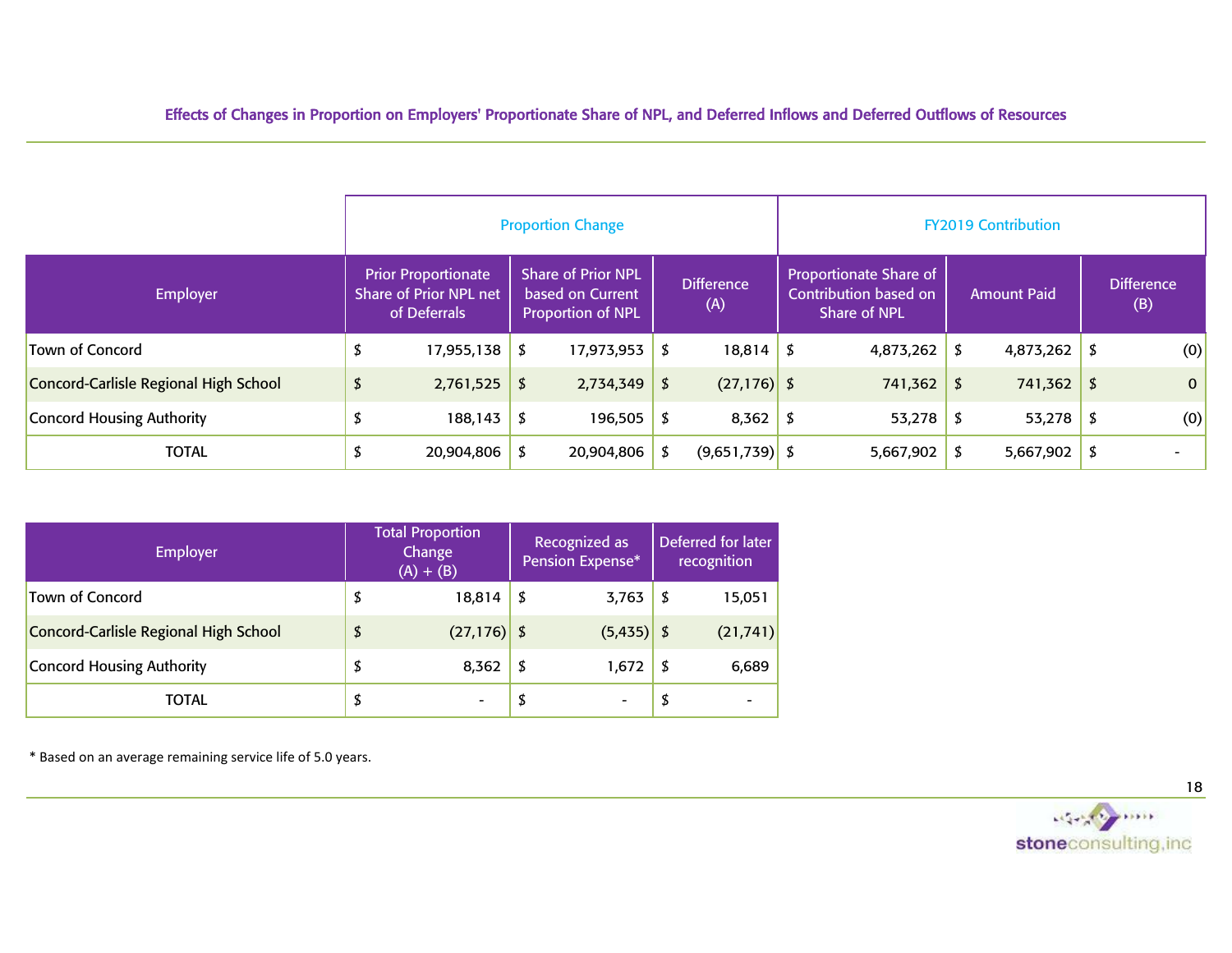# Proportion Changes by Employer / Year

| Employer                              | 2019         | 2018        | 2017        | 2016        | 2015 | 2014 | 2013 |
|---------------------------------------|--------------|-------------|-------------|-------------|------|------|------|
| Town of Concord                       | 18,814.19    | (84,098.33) | 16.404.64   | 71.917.45   | N/A  | N/A  | N/A  |
| Concord-Carlisle Regional High School | (27, 175.83) | 61.967.35   | 20,506.12   | (71.917.45) | N/A  | N/A  | N/A  |
| <b>Concord Housing Authority</b>      | 8.361.64     | 22,130.98   | (36,910.76) | -           | N/A  | N/A  | N/A  |

Average Remaining Service Life by Year

| 2019 | 5.0 |
|------|-----|
| 2018 | 5.3 |
| 2017 | 5.7 |
| 2016 | 5.8 |

## Recognition Percentages by Year

|                   |       |       |       | Percentage Recognized by Year* |         |         |                   |
|-------------------|-------|-------|-------|--------------------------------|---------|---------|-------------------|
| Year of Gain/Loss | 2019  | 2020  | 2021  | 2022                           | 2023    | 2024    | <b>Thereafter</b> |
| 2019              | 20.0% | 20.0% | 20.0% | 20.0%                          | 20.0%   | $0.0\%$ | $0.0\%$           |
| 2018              | 18.9% | 18.9% | 18.9% | 18.9%                          | 5.7%    | $0.0\%$ | $0.0\%$           |
| 2017              | 17.5% | 17.5% | 7.5%  | 12.3%                          | $0.0\%$ | $0.0\%$ | $0.0\%$           |
| 2016<br>.         | 17.2% | 17.2% | 13.8% | $0.0\%$                        | $0.0\%$ | $0.0\%$ | $0.0\%$           |

\* Percentages shown are rounded for display purposes.

## Recognition Amounts by Year

#### **Outflows**

|                                       | 2019      | 2020      | 2021      | 2022      | 2023     | 2024 | <b>Thereafter</b> |
|---------------------------------------|-----------|-----------|-----------|-----------|----------|------|-------------------|
| Town of Concord                       | 19.040.40 | 19.040.40 | 16.560.49 | 5.777.44  | 5,762.84 |      |                   |
| Concord-Carlisle Regional High School | 15,289.52 | 15,289.52 | 15.289.52 | 14.210.25 | 3,507.59 |      |                   |
| Concord Housing Authority             | 5,847.98  | 5.847.98  | 5.847.98  | 5.847.98  | 2.925.03 |      |                   |

#### Inflows

|                                       | 2019     | 2020      | 2021      | 2022     | 2023     | 2024 | Thereafter |
|---------------------------------------|----------|-----------|-----------|----------|----------|------|------------|
| Town of Concord                       | 5.867.61 | '5.867.61 | '5,867.61 | 5.867.61 | ,760.28  |      |            |
| Concord-Carlisle Regional High School | 7,834.73 | 17,834.73 | 5.354.81  | 5,435.17 | 5.435.17 |      |            |
| Concord Housing Authority             | 6.475.5  | 475.57,د  | 6.475.57  | 4,532,90 |          |      |            |

#### TOTALS

|                                       | 2019           | 2020            | 2021     | 2022        | 2023       | 2024 | Thereafter |
|---------------------------------------|----------------|-----------------|----------|-------------|------------|------|------------|
| Town of Concord                       | 3,172.79       | 5,172.79        | 692.88   | (10.090.17) | (997.45)   |      |            |
| Concord-Carlisle Regional High School | (2,545.21)  \$ | $(2,545.21)$ \$ | (65.30)  | 8.775.08    | (1,927.58) |      |            |
| Concord Housing Authority             | (627.59)       | $(627.59)$ ,    | (627.59) | .315.08     | 2,925.03   |      |            |

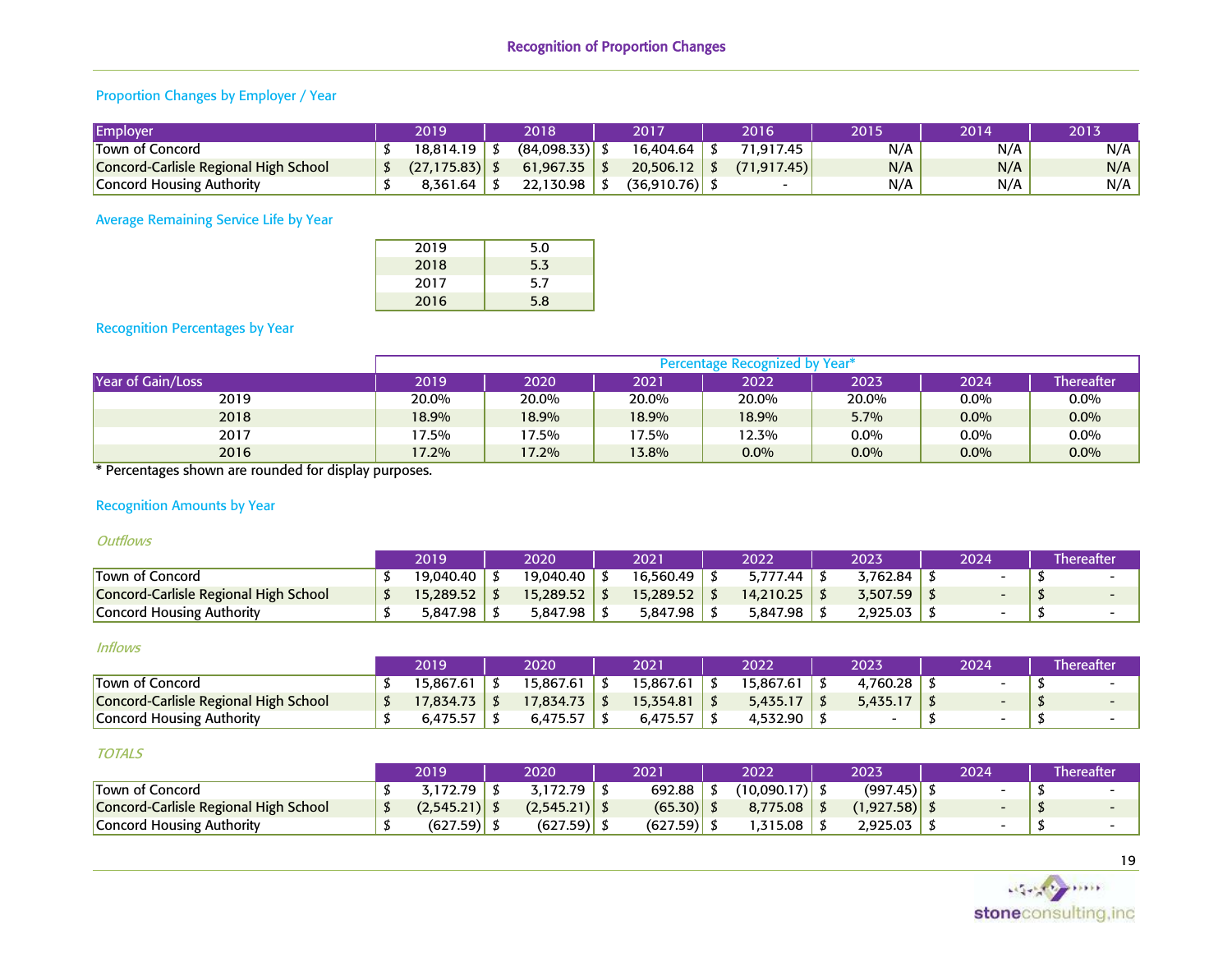| <b>Employer</b>              | <b>Actuarially</b><br>determined<br>contribution<br><b>FY2019</b> | <b>Contributions</b><br>made for<br><b>FY2019</b> | Contribution<br>deficiency<br>(excess) |  |
|------------------------------|-------------------------------------------------------------------|---------------------------------------------------|----------------------------------------|--|
| <b>Water</b>                 | \$<br>98,164                                                      | \$<br>$(98, 164)$ \$                              |                                        |  |
| Sewer                        | \$<br>24,541                                                      | \$<br>$(24, 541)$ \$                              |                                        |  |
| <b>Electric Light</b>        | \$<br>572,244                                                     | \$<br>$(572, 244)$ \$                             |                                        |  |
| <b>Swim and Fitness</b>      | \$<br>53,825                                                      | \$<br>$(53,825)$ \$                               |                                        |  |
| Remainder of Town of Concord | \$<br>4,124,488                                                   | \$<br>$(4,124,488)$ \$                            |                                        |  |
| <b>TOTAL</b>                 | \$<br>4,873,262                                                   | \$<br>$(4,873,262)$ \$                            |                                        |  |

| <b>Employer</b>              | Proportion    | <b>Proportionate Share of</b><br><b>Pension Expense</b> | Proportion changes and<br>differences between<br>employer contributions<br>and proportionate share<br>recognized as expense |     | <b>Total</b><br>Pension<br>Expense |
|------------------------------|---------------|---------------------------------------------------------|-----------------------------------------------------------------------------------------------------------------------------|-----|------------------------------------|
| <b>Water</b>                 | $2.014\%$ \$  | 131,533                                                 | \$<br>5,455                                                                                                                 | \$  | 136,988                            |
| Sewer                        | $0.504\%$ \$  | 32,883                                                  | \$<br>1,364                                                                                                                 | \$  | 34,247                             |
| <b>Electric Light</b>        | $11.743\%$ \$ | 766,766                                                 | \$<br>63,668                                                                                                                | \$  | 830,434                            |
| <b>Swim and Fitness</b>      | $1.104\%$ \$  | 72,121                                                  | \$<br>(31,004)                                                                                                              | -\$ | 41,117                             |
| Remainder of Town of Concord | 84.635% \$    | 5,526,522                                               | \$<br>(36, 309)                                                                                                             | \$  | 5,490,213                          |
| <b>TOTAL</b>                 | 100.000%   \$ | 6,529,826                                               | \$<br>3,173                                                                                                                 |     | 6,532,999                          |

|                              |                                      | <b>Proportionate share of NPL</b><br><b>Discount Sensitivity</b> |                           |    |                           |  |  |  |  |  |  |
|------------------------------|--------------------------------------|------------------------------------------------------------------|---------------------------|----|---------------------------|--|--|--|--|--|--|
| <b>Employer</b>              | Proportionate<br><b>Share of NPL</b> |                                                                  | 1% Increase<br>$(8.00\%)$ |    | 1% Decrease<br>$(6.00\%)$ |  |  |  |  |  |  |
| <b>Water</b>                 | \$<br>632,514                        | \$                                                               | 256,569                   | \$ | 887,502                   |  |  |  |  |  |  |
| <b>Sewer</b>                 | \$<br>158,129                        | \$                                                               | 64,142                    | \$ | 221,876                   |  |  |  |  |  |  |
| <b>Electric Light</b>        | \$<br>3,687,216                      | \$                                                               | 1,495,660                 | \$ | 5,173,655                 |  |  |  |  |  |  |
| <b>Swim and Fitness</b>      | \$<br>346,817                        | \$                                                               | 140,681                   | \$ | 486,630                   |  |  |  |  |  |  |
| Remainder of Town of Concord | \$<br>26,575,879                     | \$                                                               | 10,780,079                | \$ | 37,289,497                |  |  |  |  |  |  |
| <b>TOTAL</b>                 | \$<br>31,400,555                     | \$                                                               | 12,737,132                | \$ | 44,059,160                |  |  |  |  |  |  |

NOTE: Results have been allocated to the units within the Town of Concord according to their respective proportions of the Town of Concord FY2019 appropriation.

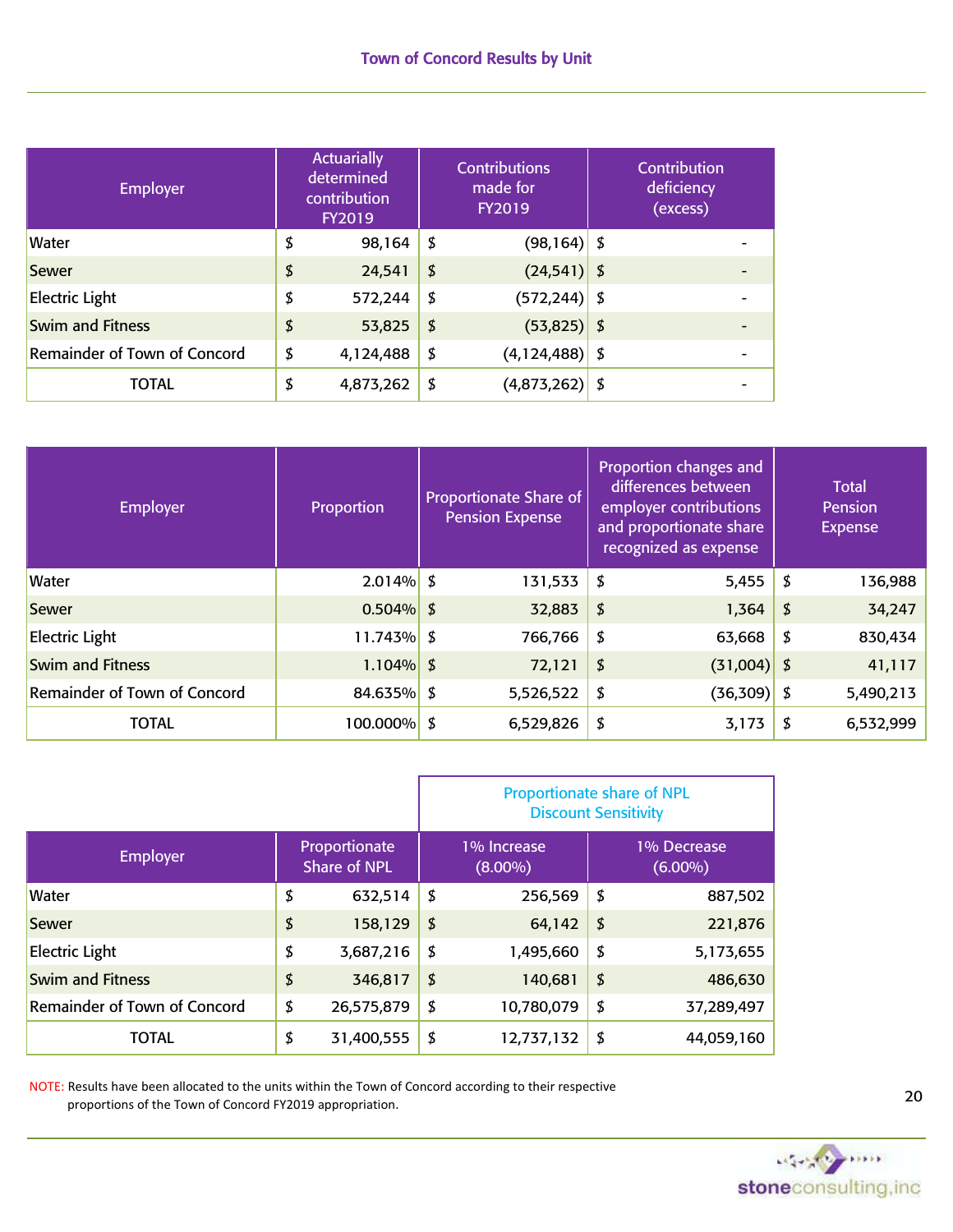# Deferred Outflows of Resources

| <b>Employer</b>              | Differences between<br>expected and<br>actual experience | assumptions |                | Net difference between<br>projected and actual<br>earnings on pension plan<br><i>investments</i> | Changes in proportion and<br>differences between<br>employer contributions and<br>proportionate share of<br>contributions | <b>Employer</b><br>contributions<br>subsequent to the<br>measurement date | <b>Total Deferred</b><br>Outflows of<br><b>Resources</b> |
|------------------------------|----------------------------------------------------------|-------------|----------------|--------------------------------------------------------------------------------------------------|---------------------------------------------------------------------------------------------------------------------------|---------------------------------------------------------------------------|----------------------------------------------------------|
| <b>Water</b>                 | $55,760$ \$                                              |             | $63,919$ \$    | 162,421                                                                                          | 46,462                                                                                                                    | $\overline{\phantom{0}}$                                                  | 328,562                                                  |
| Sewer                        | $13,940$ \$                                              |             | $15,980$ \$    | 40,605                                                                                           | 11,616                                                                                                                    | $\overline{\phantom{0}}$                                                  | 82,141                                                   |
| Electric Light               | $325,049$ \$                                             |             | $372,612$ \$   | 946,828                                                                                          | 629,833                                                                                                                   | $\overline{\phantom{0}}$                                                  | 2,274,322                                                |
| Swim and Fitness             | $30,574$ \$                                              |             | $35,048$ \$    | 89,058                                                                                           | 441                                                                                                                       | $\overline{\phantom{0}}$                                                  | 155,121                                                  |
| Remainder of Town of Concord | 2,342,811                                                |             | $2,685,630$ \$ | 6,824,331                                                                                        | 350,955                                                                                                                   | $\overline{\phantom{0}}$                                                  | 12,203,728                                               |

# Deferred Inflows of Resources

| <b>Employer</b>              | Differences between<br>expected and<br>actual experience | Changes of<br><b>Assumptions</b> |  | Net Difference between<br>projected and actual<br>earnings on pension<br>plan investments | Changes in proportion and<br>differences between<br>employer contributions and<br>proportionate share of<br>contributions | <b>Employer</b><br>contributions<br>subsequent to the<br>measurement date | <b>Total Deferred</b><br>Inflows of<br><b>Resources</b> |
|------------------------------|----------------------------------------------------------|----------------------------------|--|-------------------------------------------------------------------------------------------|---------------------------------------------------------------------------------------------------------------------------|---------------------------------------------------------------------------|---------------------------------------------------------|
| <b>Water</b>                 | $33,096$ \$                                              | $11,914$ \$                      |  | $\sim$                                                                                    | 23,609                                                                                                                    | N/A                                                                       | 68,620                                                  |
| Sewer                        | $8,274$ \$                                               | $2,979$ \$                       |  | $\overline{\phantom{0}}$                                                                  | 5,903                                                                                                                     | N/A                                                                       | 17,156                                                  |
| Electric Light               | $192,935$ \$                                             | 69,455 \$                        |  | $\overline{\phantom{0}}$                                                                  | 301,690                                                                                                                   | N/A                                                                       | 564,080                                                 |
| Swim and Fitness             | $18,147$ \$                                              | $6,533$   \$                     |  | $\overline{\phantom{0}}$                                                                  | 112,384                                                                                                                   | N/A                                                                       | \$<br>137,064                                           |
| Remainder of Town of Concord | ,390,591                                                 | $500,602$ \$                     |  | $\overline{\phantom{0}}$                                                                  | 602,945                                                                                                                   | N/A                                                                       | 2,494,137                                               |

# Amounts to Be Recognized in Subsequent Years

|                              | AMOUNT TO BE RECOGNIZED JUNE 30, |                |  |                |  |               |  |           |  |                          |  |                   |  |  |  |
|------------------------------|----------------------------------|----------------|--|----------------|--|---------------|--|-----------|--|--------------------------|--|-------------------|--|--|--|
| Employer                     |                                  | 2017           |  | 2018           |  | 2019          |  | 2020      |  | 2021                     |  | <b>Thereafter</b> |  |  |  |
| <b>Water</b>                 |                                  | $88,166$ \$    |  | $52,541$ \$    |  | 39,051        |  | 80,184    |  | $\overline{\phantom{a}}$ |  |                   |  |  |  |
| Sewer                        |                                  | $22,042$ \$    |  | $13,135$ \$    |  | $9,763  $ \$  |  | 20,046    |  | $\overline{\phantom{0}}$ |  |                   |  |  |  |
| <b>Electric Light</b>        |                                  | $545,830$ \$   |  | $338,175$ \$   |  | 269,312       |  | 556,925   |  | $\overline{\phantom{0}}$ |  |                   |  |  |  |
| <b>Swim and Fitness</b>      |                                  | $14,347$ \$    |  | $(5,210)$ \$   |  | $(11,806)$ \$ |  | 20,725    |  | $\overline{\phantom{0}}$ |  |                   |  |  |  |
| Remainder of Town of Concord |                                  | $3,438,909$ \$ |  | l,941,896   \$ |  | 402,559, ا    |  | 2,926,226 |  | $\overline{\phantom{a}}$ |  |                   |  |  |  |

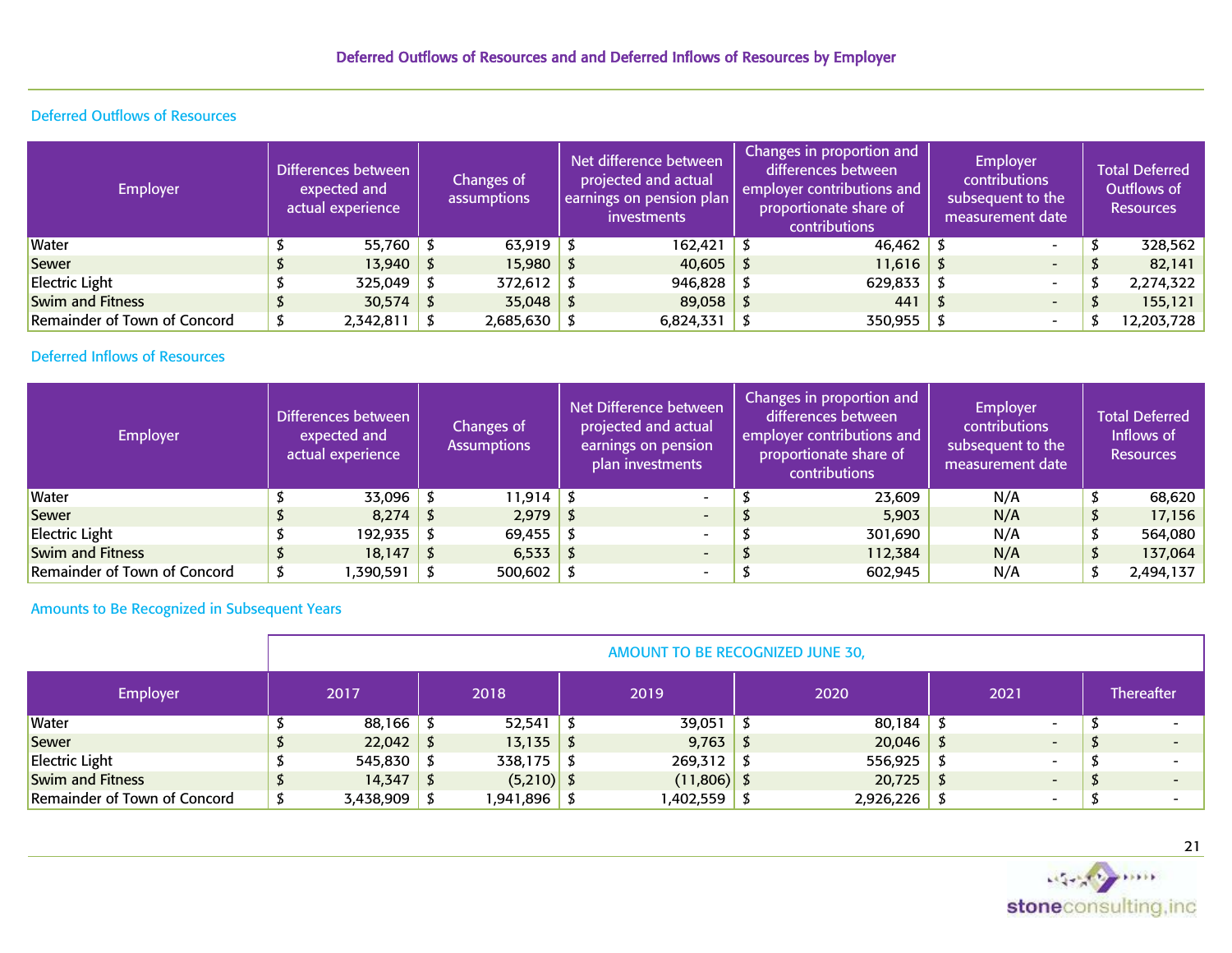|                                     |                                                                             |                  | <b>Proportion Change</b>                                    |    |                          | <b>FY2019 Contribution</b> |                                                                               |    |                    |    |                          |  |
|-------------------------------------|-----------------------------------------------------------------------------|------------------|-------------------------------------------------------------|----|--------------------------|----------------------------|-------------------------------------------------------------------------------|----|--------------------|----|--------------------------|--|
| <b>Employer</b>                     | <b>Prior Proportionate</b><br><b>Share of Prior NPL net</b><br>of Deferrals |                  | <b>Share of Prior NPL</b><br>based on Current<br>Proportion |    | <b>Difference</b><br>(A) |                            | <b>Proportionate Share of</b><br>Contribution based on<br><b>Share of NPL</b> |    | <b>Amount Paid</b> |    | <b>Difference</b><br>(B) |  |
| <b>Water</b>                        | \$<br>313,501                                                               | \$               | 362,057                                                     | \$ | 48,556                   | \$                         | 98,164                                                                        | \$ | 98,164             | \$ | 0                        |  |
| Sewer                               | \$<br>78,375                                                                | \$               | 90,514                                                      | \$ | 12,139                   | \$                         | 24,541                                                                        | \$ | 24,541             | \$ | $\mathbf 0$              |  |
| <b>Electric Light</b>               | \$<br>1,326,109                                                             | \$               | 2,110,595                                                   | \$ | 784,485                  | \$                         | 572,244                                                                       | \$ | 572,244            | \$ | 0                        |  |
| <b>Swim and Fitness</b>             | \$<br>271,207                                                               | \$               | 198,521                                                     | \$ | $(72,685)$ \$            |                            | 53,825                                                                        | \$ | 53,825             | \$ | $\mathbf 0$              |  |
| <b>Remainder of Town of Concord</b> | \$<br>15,965,947                                                            | \$               | 15,212,266                                                  | \$ | $(753,681)$ \$           |                            | 4,124,488                                                                     | \$ | 4,124,488          | \$ | 0                        |  |
| <b>TOTAL</b>                        | \$<br>17,955,138                                                            | \$<br>17,973,953 |                                                             |    | 18,814                   | 4,873,262<br>- \$          |                                                                               | \$ | 4,873,262          | \$ | 0                        |  |

| Employer                     | <b>Total Proportion</b><br>Change<br>$(A) + (B)$ | Recognized as<br>Pension Expense* | Deferred for later<br>recognition |
|------------------------------|--------------------------------------------------|-----------------------------------|-----------------------------------|
| Water                        | \$<br>48,556                                     | \$<br>9,711                       | \$<br>38,845                      |
| Sewer                        | \$<br>12,139                                     | \$<br>2,428                       | \$<br>9,711                       |
| <b>Electric Light</b>        | \$<br>784,485                                    | \$<br>156,897                     | \$<br>627,588                     |
| Swim and Fitness             | \$<br>$(72,685)$ \$                              | $(14, 537)$ \$                    | (58, 148)                         |
| Remainder of Town of Concord | \$<br>$(753,680)$ \$                             | $(150, 736)$ \$                   | (602, 944)                        |
| <b>TOTAL</b>                 | \$<br>18,814                                     | \$<br>3,763                       | \$<br>15,052                      |

\* Based on an average remaining service life of 5.0 years.

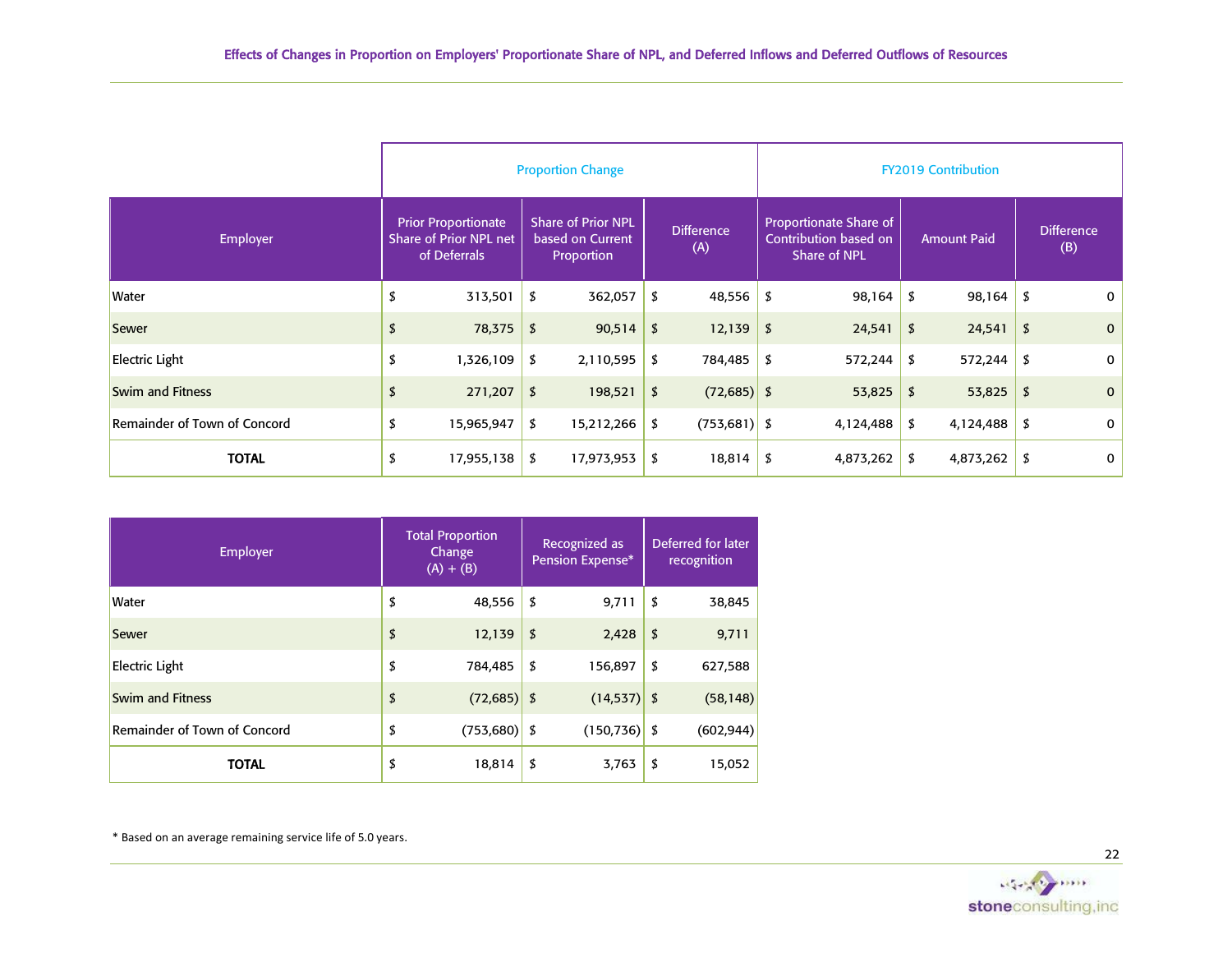## Recognition of Proportion Changes

#### Proportion Changes by Employer / Year

| Employer                            | 2019             | 2018              | 2017             | 2016      | 2015' | 2014 | 2013 |
|-------------------------------------|------------------|-------------------|------------------|-----------|-------|------|------|
| <b>Water</b>                        | 48.556.06        | (37,916.79)       | 15.207.67        | .332.40   | N/A   | N/A  | N/A  |
| Sewer                               | 12,139.15        | $(9,480.17)$ \$   | 3.802.91         | 333.10    | N/A   | N/A  | N/A  |
| <b>Electric Light</b>               | 784,485.09       | $(411.667.93)$ \$ | $(95.778.47)$ \$ | 7,234.94  | N/A   | N/A  | N/A  |
| <b>Swim and Fitness</b>             | $(72,685.47)$ .  | $(80, 490.70)$ \$ | (8,694.87)       | 1,421.36  | N/A   | N/A  | N/A  |
| <b>Remainder of Town of Concord</b> | $(753,680.64)$ . | 455,457.26        | 101.867.40       | 61.595.65 | N/A   | N/A  | N/A  |

Average Remaining Service Life by Year

| 2019 | 5.0 |
|------|-----|
| 2018 | 5.3 |
| 2017 | 5.7 |
| 2016 | 5.8 |
|      |     |

## Recognition Percentages by Year

|                   | Percentage Recognized by Year |       |         |          |         |         |                   |  |  |  |  |  |  |  |
|-------------------|-------------------------------|-------|---------|----------|---------|---------|-------------------|--|--|--|--|--|--|--|
| Year of Gain/Loss | 2019                          | 2020  | 2021    | 2022     | 2023    | 2024    | <b>Thereafter</b> |  |  |  |  |  |  |  |
| 2019              | 20.0%                         | 20.0% | 20.0%   | 20.0%    | 20.0%   | $0.0\%$ | $0.0\%$           |  |  |  |  |  |  |  |
| 2018              | 18.9%                         | 18.9% | 18.9%   | 18.9%    | 5.7%    | $0.0\%$ | $0.0\%$           |  |  |  |  |  |  |  |
| 2017              | 7.5%                          | '7.5% | $7.5\%$ | $12.3\%$ | $0.0\%$ | $0.0\%$ | 0.0%              |  |  |  |  |  |  |  |
| 2016              | 17.2%                         | 17.2% | 3.8%    | $0.0\%$  | 0.0%    | $0.0\%$ | $0.0\%$           |  |  |  |  |  |  |  |

\* Percentages shown are rounded for display purposes.

## Recognition Amounts by Year

#### **Outflows**

|                                     | 2019       | 2020          |  | 2021       |  | 2022       | 2023       | 2024                     | <b>Thereafter</b> |  |
|-------------------------------------|------------|---------------|--|------------|--|------------|------------|--------------------------|-------------------|--|
| <b>Water</b>                        | 12.608.95  | 12.608.95     |  | 12.563.00  |  | 11.578.82  | 9.711.21   | $\overline{\phantom{0}}$ |                   |  |
| Sewer                               | 3.152.44   |               |  | 3.140.95   |  | 2.894.85   | 2.427.83   | $\overline{\phantom{0}}$ |                   |  |
| <b>Electric Light</b>               | 158.144.42 | 158.144.42 S  |  | 157.894.94 |  | 156.897.02 | 156.897.02 |                          |                   |  |
| <b>Swim and Fitness</b>             | 245.06     | $245.06$   \$ |  | 196.05     |  |            |            | $\overline{\phantom{0}}$ |                   |  |
| <b>Remainder of Town of Concord</b> | 114.426.74 | l 14.426.74 L |  | 112.302.76 |  | 98.445.36  | 25.780.60  |                          |                   |  |

#### Inflows

|                                     | 2019       | 2020            | 2021               | 2022       | 2023       | 2024                     | Thereafter |
|-------------------------------------|------------|-----------------|--------------------|------------|------------|--------------------------|------------|
| <b>Water</b>                        | 7,154.11   | 7,154.11        | 7,154.11           | 7,154.11   | 2,146.23   | $\overline{\phantom{a}}$ |            |
| Sewer                               | ,788.71    | $1,788.71$   \$ | 1,788.71   \$      | ,788.71    | 536.61     | $\overline{\phantom{0}}$ |            |
| Electric Light                      | 94.476.44  | 94.476.44       | 94.476.44          | 89.435.46  | 23.301.96  |                          |            |
| <b>Swim and Fitness</b>             | 31.249.43  | 31.249.43       | $31,249.43$ \ \ \$ | 30.791.81  | 19.093.17  | $\overline{\phantom{a}}$ |            |
| <b>Remainder of Town of Concord</b> | 150.736.13 | 150.736.13      | 50,736.13   \$     | 150.736.13 | 150.736.13 |                          |            |

#### TOTALS

|                              | 2019             | 2020             | 2021              | 2022             | 2023                               | 2024 | <b>Thereafter</b> |
|------------------------------|------------------|------------------|-------------------|------------------|------------------------------------|------|-------------------|
| <b>Water</b>                 | 5.454.84         | 5.454.84         | 5.408.89          | 4.424.71         | 7.564.98                           |      |                   |
| <b>Sewer</b>                 | 1,363.73         | 1,363.73 \$      | 1,352.24          | 1.106.14         | 1.891.22                           |      |                   |
| <b>Electric Light</b>        | 63.667.99        | 63.667.99        | 63.418.51         | 67.461.56        | 133.595.06                         |      |                   |
| <b>Swim and Fitness</b>      | $(31,004.37)$ \$ | $(31,004.37)$ \$ | $(31,053.38)$ \$  | $(30,791.81)$ \$ | $(19.093.17)$ \$                   |      |                   |
| Remainder of Town of Concord |                  | $(36,309.38)$ \$ | $(38, 433.37)$ \$ |                  | $(52,290.77)$ \$ $(124,955.53)$ \$ |      |                   |